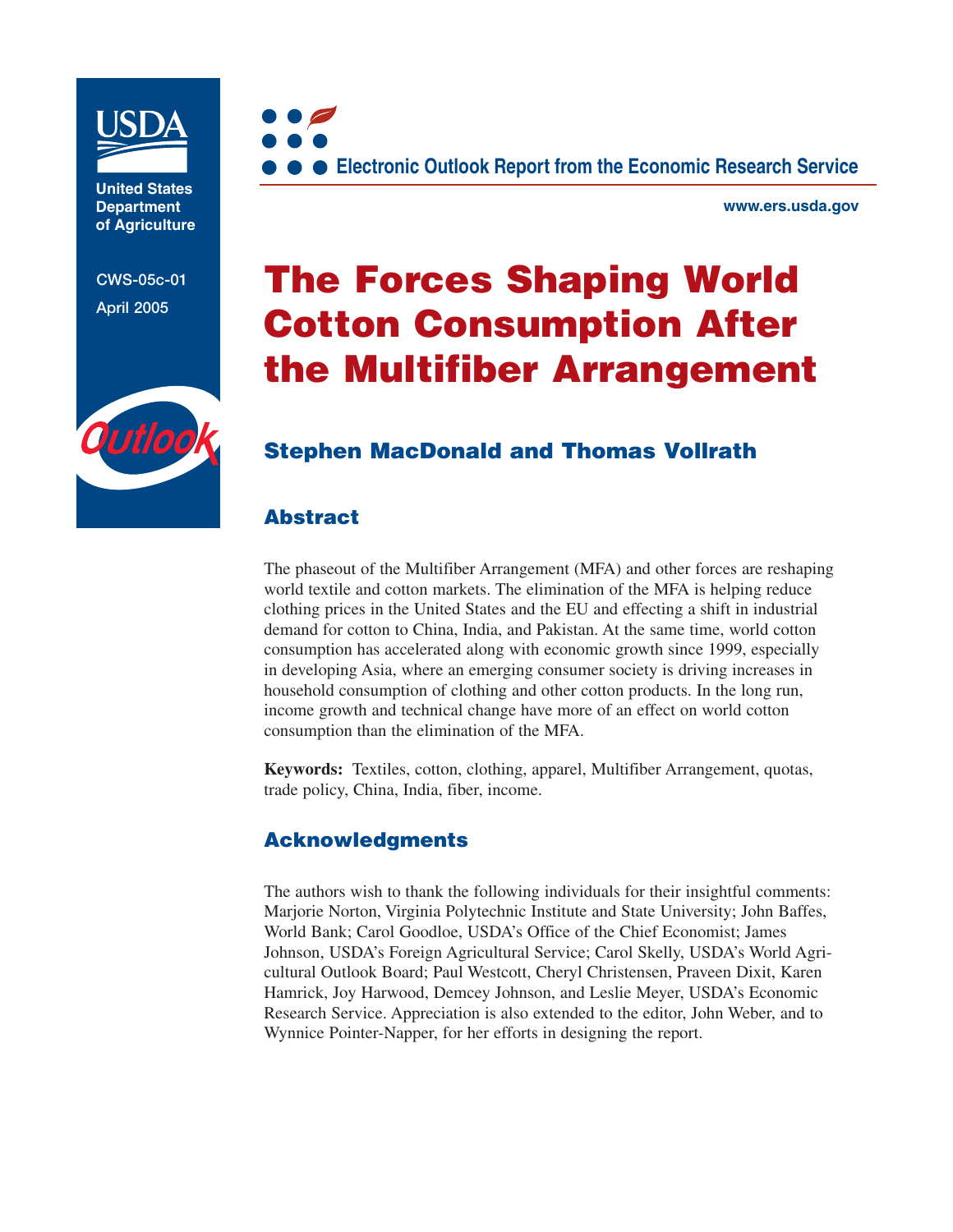# **Introduction**

World cotton consumption has been growing strongly in recent years, rebounding from nearly a decade of stagnation during the 1990s. During this time, the Multifiber Arrangement's (MFA) phaseout was concluded on December 31, 2004, setting in motion changes in global textile production and consumption. The MFA and its predecessor agreements have influenced world textile and clothing trade patterns for nearly 50 years (see box, "From Cotton to Clothing—The Textiles Complex"). These agreements protected U.S. and EU textile and clothing producers from imports, but raised prices and reduced consumption in these developed countries. The gradual phaseout of MFA quotas has already driven shifts in world textile production and consumption. More changes are likely in 2005 and beyond. Over time, the level of world cotton consumption will likely be strongly influenced by factors other than the removal of the MFA.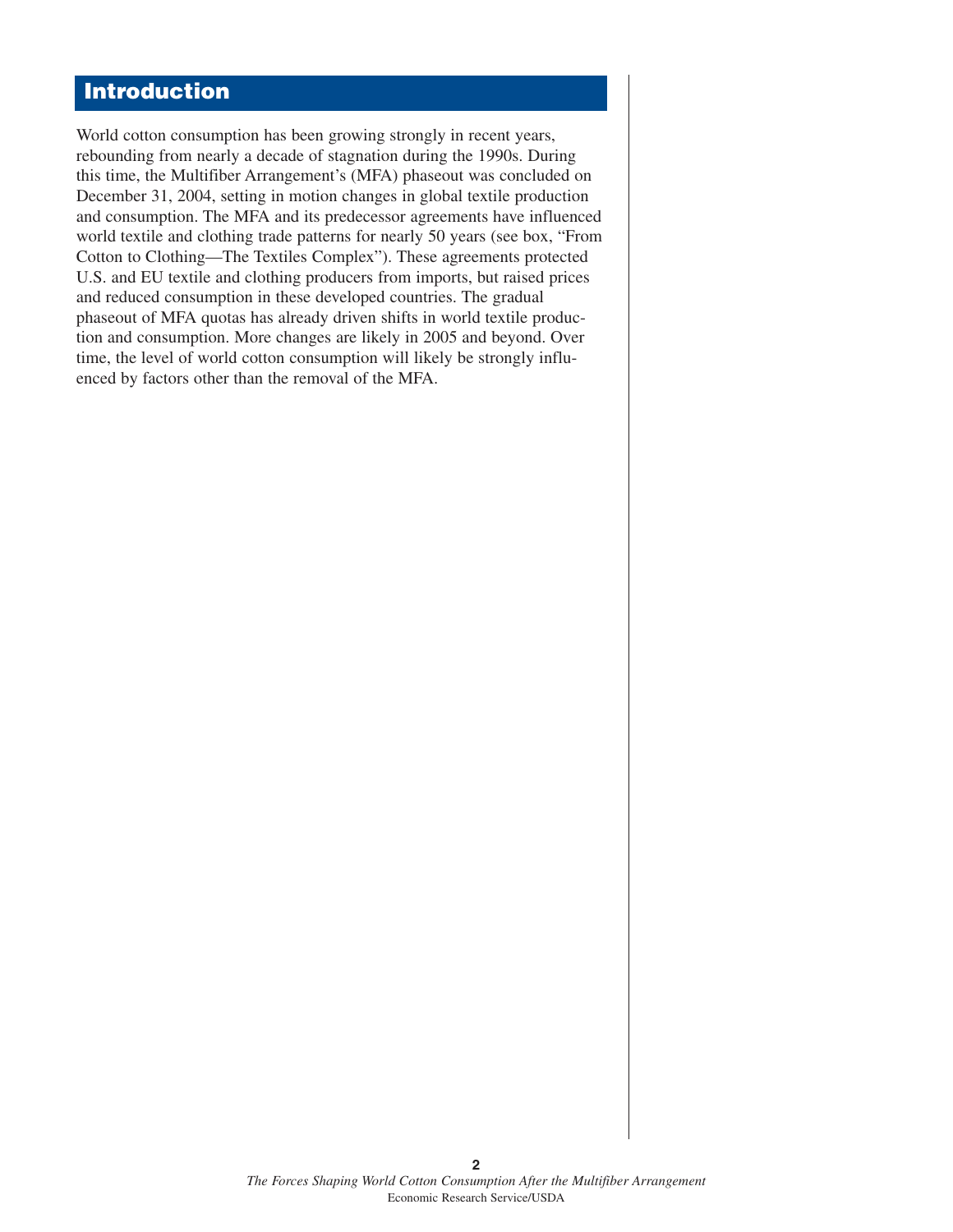#### **From Cotton to Clothing—The Textiles Complex**

About 80 percent of all cotton fiber-based products are consumer products, primarily clothing (also known as apparel or garments). Other consumer products include sheets, towels, and other home furnishings (also known as home textiles).

The industry that creates clothing and other products from fiber and delivers them to consumers is most broadly described as the "softgoods industry." The industrial portion of the softgoods industry supply chain is often referred to as the "textiles industry," although the term "textiles" is often reserved for intermediate products, like yarn and fabric. In this report, "textiles" refers to yarn and fabric.

Fiber is transformed into consumer products as follows:



The fibers spun into yarn are predominantly polyester and cotton, but include rayon, wool, jute, flax, and silk. Yarn is either woven or knitted into fabric. Fabric is then dyed, printed, or otherwise "finished" with softeners, wrinkle-resistance resins, or other processes. Note that finishing can account for a substantial part of the value added in fabric production. Clothing is produced from fabric that has been cut and then sewn.

Yarn and fabric production is often vertically integrated, that is, a single firm controls both processes. Home furnishings are occasionally produced by firms integrated with yarn production. In fact, bed linen and towels are aggregated with fabric and yarn as textiles in the Standard International Trade Classification (SITC, division 65). Textile production and clothing production are not typically integrated within one firm.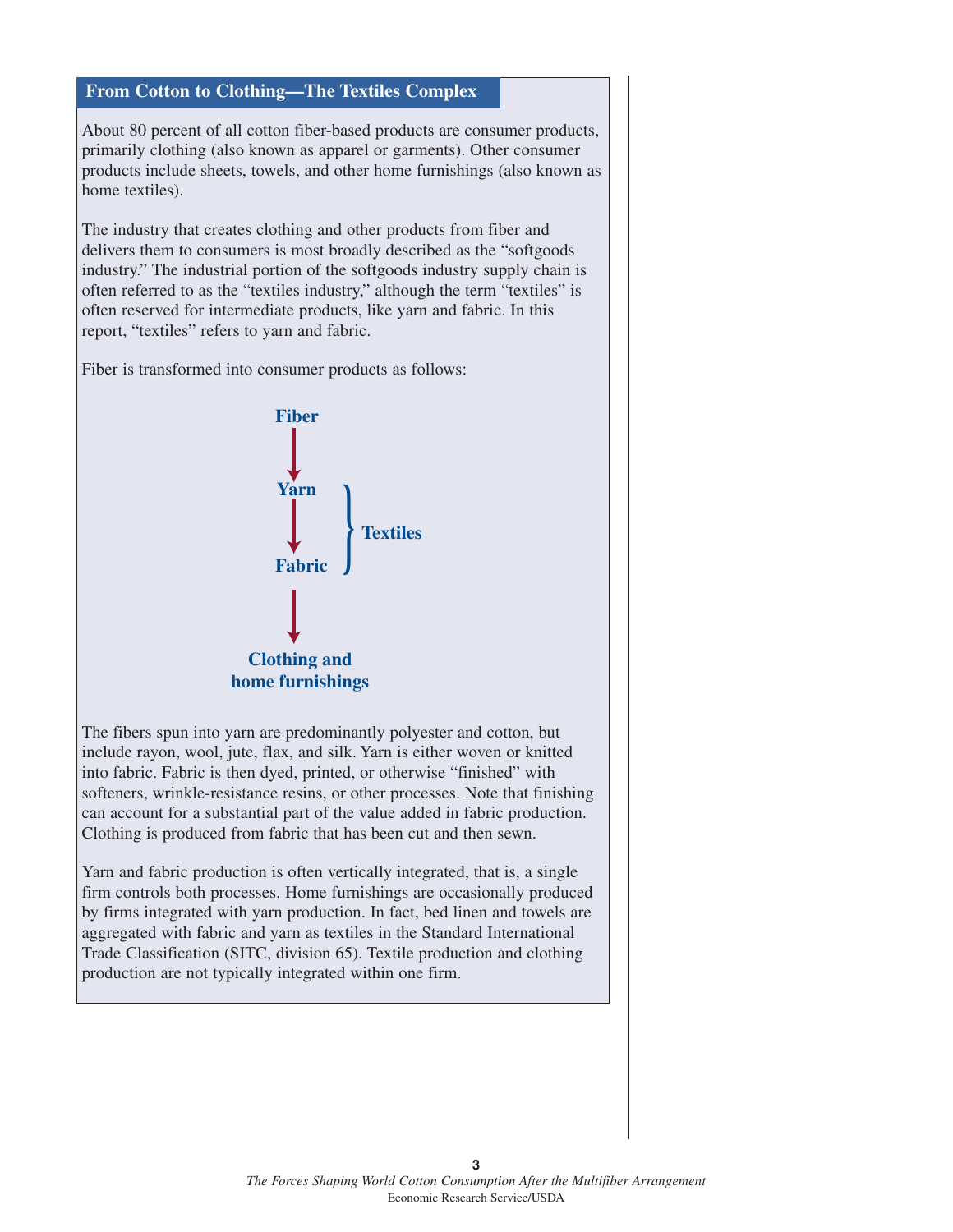# **How the Multifiber Arrangement Affected World Textile Markets**

In the 1930s, Japan rose to become the world's largest textile exporter during a period of global economic distress, leading Europe and the United States to restrict imports from Japan as a way to protect domestic industries. Quotas restrained Japan's exports throughout the 1950s, and by 1960, textile imports from Hong Kong, Pakistan, and India faced similar restraints. These restraints were codified in a series of multilateral agreements that culminated in 1974's MFA. Under the MFA, quotas were implemented on a country- and product-specific basis when textile and clothing exports posed a threat of "market disruption." Over time, these barriers increasingly constrained the major developing-country suppliers.<sup>1</sup>

In 1962, the United States had one bilateral export restraint agreement, with Japan. The number of agreements grew to 30 countries by 1972 and 40 by 1994, with restraints governing about half of U.S. clothing imports.<sup>2</sup> These agreements specified annual import limits for as many as 105 categories of products, and sometimes included an additional set of import limits for groups and subgroups of these products. Exporters were allowed some flexibility to shift quotas to different products and different years. Quotas typically grew from one year to the next at varying rates. The MFA specified a target of 6-percent annual growth, although lower rates were typically negotiated with major exporters.

Starting in 1995, the MFA was formally replaced by the Agreement on Textiles and Clothing (ATC). The ATC established a schedule for eliminating the MFA's quotas and for accelerating the annual growth rates in the import quantities permitted under quota. The ATC also lowered textile and clothing tariffs and highlighted the need to bring all trade policies applied to the sector into alignment with World Trade Organization (WTO) rules.

Bilateral quotas have fragmented world production and altered patterns of trade. The MFA has effected greater production of textiles and clothing in the United States, the EU, and many countries with preferential access to these developed-country markets. $3$  The agreement also raised prices for clothing and lowered consumption in the United States and the EU (appendix). MFA quotas added an estimated 5-10 percent to clothing prices paid by U.S. consumers, according to a range of studies. The agreement's impact on developing-country suppliers varied. The MFA restrained some countries' exports, but in others, such as Bangladesh and Mauritius, it created an export industry that might not otherwise have existed.

# **Quota Restraints Like a Tax on Exports**

The complexity of the MFA hindered direct measurement of its impact.<sup>4</sup> A quota's impact depends on market conditions as well as the quota's size and conditionality. A widely accepted measure of the restrictiveness of the MFA is the price that exporting firms paid for the right to export to the United States and the EU. Quotas raise the price of a product in importing countries and limit shipments from exporting countries, which makes these exports particularly

<sup>1</sup>See Dickerson (1999). Cline (1990) also provides a summary through the 1980s.

2There were 45 agreements in 2002. Japan has been outside the system since 1995.

3Regional trade agreements, such as NAFTA, typically reduced applied textile and apparel tariffs and relaxed or removed quota restrictions. Agreements with development objectives sometimes also offered similar access, such as the EU's Lomé Convention and the U.S. African Growth and Opportunity Act (AGOA).

4Economists view quotas less favorably than tariffs for several reasons, including lack of transparency (Feenstra, 1995). One of the founding principles of the General Agreements on Tariffs and Trade (Article 11) is that quantitative restrictions should be replaced with tariffs.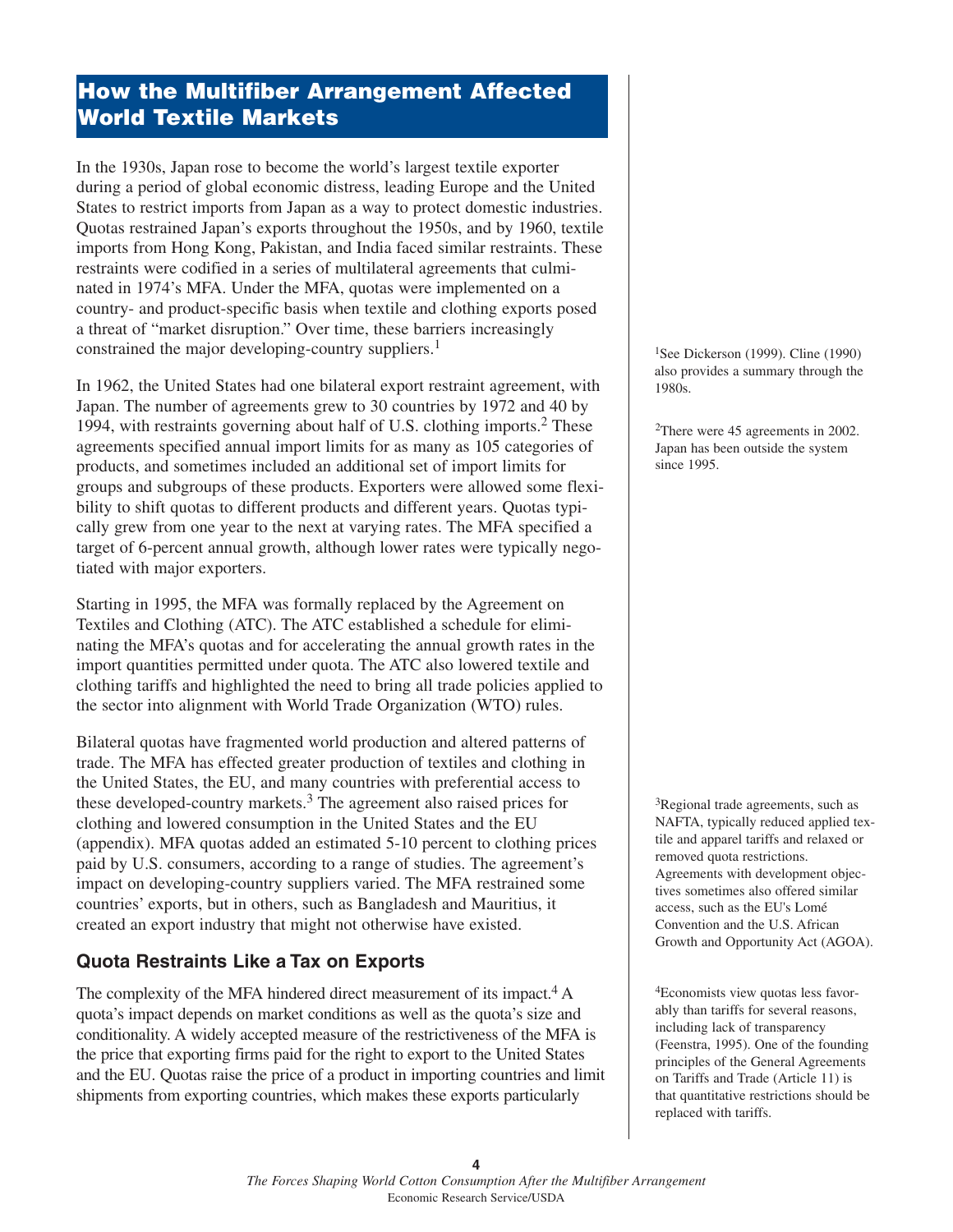profitable. The size of the "excess profits" corresponds to the restrictiveness of a particular quota.

Exporting countries' total quotas were determined by bilateral agreement with importers. Exporting countries allocated quotas among domestic firms either on the basis of their past export performance, auction bids, or ad hoc criteria. For example, 70-80 percent of Thailand's and India's garment quotas were usually distributed free of charge on the basis of past export performance.<sup>5</sup> In China, the Textiles Chamber of Commerce sold quota rights to firms at market-determined prices, according to the U.S. International Trade Commission (USITC, 2004a). Indonesia's system in the early 1990s reportedly lacked transparency. "The absence of published information on quotas serve[d] to reinforce suspicion and mistrust…, and to force exporters to spend excessive amounts of time lobbying key government officials."6

Firms receiving quotas could sometimes exchange quota licenses on open markets.<sup>7</sup> The price of these licenses corresponded to the opportunity to earn excess profits, or rents (appendix). Economists often used an export tax equivalent (ETE) derived from these license prices (or "quota premiums") as an indicator of the MFA's restrictiveness. ETEs could be calculated as a ratio of the license prices to the export price of the restricted product (after the license price was deducted from the price)—but for many countries, ETEs were imputed from quota trading in Hong Kong, the most open market.

ETEs have varied across countries, and through time (table  $1$ ).<sup>8</sup> Most recently, China's exporters, on average, have faced a 20-percent ETE on clothing and 10 percent on textiles. China is widely regarded to be the world's most competitive exporter, and its ETEs were typically higher than those for other countries. A downward trend over time in a number of countries' ETEs shows that the restrictiveness of the MFA quotas has been declining.

5Suphachalasai (1998) for Thailand, and Kumar and Khanna (1990) and Kathuria and Bhardwaj (1998) for India.

 $6$ Krishna et al. (1997).

7Outside of Hong Kong, secondary quota markets were illegal in many countries throughout most of the time the MFA was in force.

8Estimates also vary from study to study. Yang et al. (2004) estimated China's clothing ETE at 34 percent and India's at 8 percent.

|                                   |                                                        | Table 1—Tariff equivalence of U.S. Multifiber Arrangement quotas, estimated "export tax equivalence" (ETE) $^{\rm 1}$ |
|-----------------------------------|--------------------------------------------------------|-----------------------------------------------------------------------------------------------------------------------|
| Experience and an interest of the | $T_{\text{eff}}$ and $\sim$ $\Gamma$ $\Gamma$ $\Gamma$ | $O(LH)$ $\sim$ $CTT$ $C$                                                                                              |

| Exporting country    |      |      | <b>Textiles ETE</b> |              |         |      | Clothing ETE |      |
|----------------------|------|------|---------------------|--------------|---------|------|--------------|------|
|                      | 1992 | 1998 | 2001                | 2002         | 1992    | 1998 | 2001         | 2002 |
|                      |      |      |                     |              | Percent |      |              |      |
| China                | 18   | 20   | 21                  | 10           | 40      | 33   | 27           | 20   |
| Hong Kong            | 8    |      | $\Omega$            |              | 18      | 10   | 0            | 19   |
| South Asia           | 18   | 15   |                     |              | 40      | 8    |              |      |
| India                |      | 10   | 9                   | 18           |         | 34   | 7            | 12   |
| Bangladesh           |      |      |                     | 0            |         |      |              | 22   |
| Pakistan             |      |      |                     | 12           |         |      |              | 11   |
| Indonesia            | 12   | 8    | 13                  | $\mathbf{0}$ | 47      | 8    |              | 5    |
| Thailand             | 9    | 8    | 4                   |              | 35      | 13   | 2            |      |
| South Korea          | 10   | 2    | 2                   |              | 23      | 2    |              |      |
| Taiwan               | 8    | 2    | 2                   |              | 19      | 8    | 0            |      |
| Africa / Middle East | 5    |      |                     |              | 10      |      |              |      |
| Turkey               |      |      | O                   |              |         | 5    |              |      |
| Latin America        | 9    |      | 2                   |              | 20      | 5    |              |      |
| Mexico               | 9    |      |                     |              | 20      |      |              |      |
| <b>Brazil</b>        | 9    |      |                     |              | 20      |      |              |      |

<sup>1</sup> If both a region (e.g., South Asia) and major components of that region (e.g. India and Bangladesh) are reported, then the regional estimate is for the remaining countries (in this case, Pakistan accounts for most of the remaining activity). If a particular region or exporter was not included in the study used for a given year's estimate, a "—" is reported.

Sources: Hertel et al. (1996) and Harrison et al. (1997) for 1992 data; Francois and Spinanger (2001) and Rivera et al. (2003) for 1998 data; Francois and Spinanger (2004) for 2001 data; Andriamananjara et al. (2004) for 2002 data.

**5**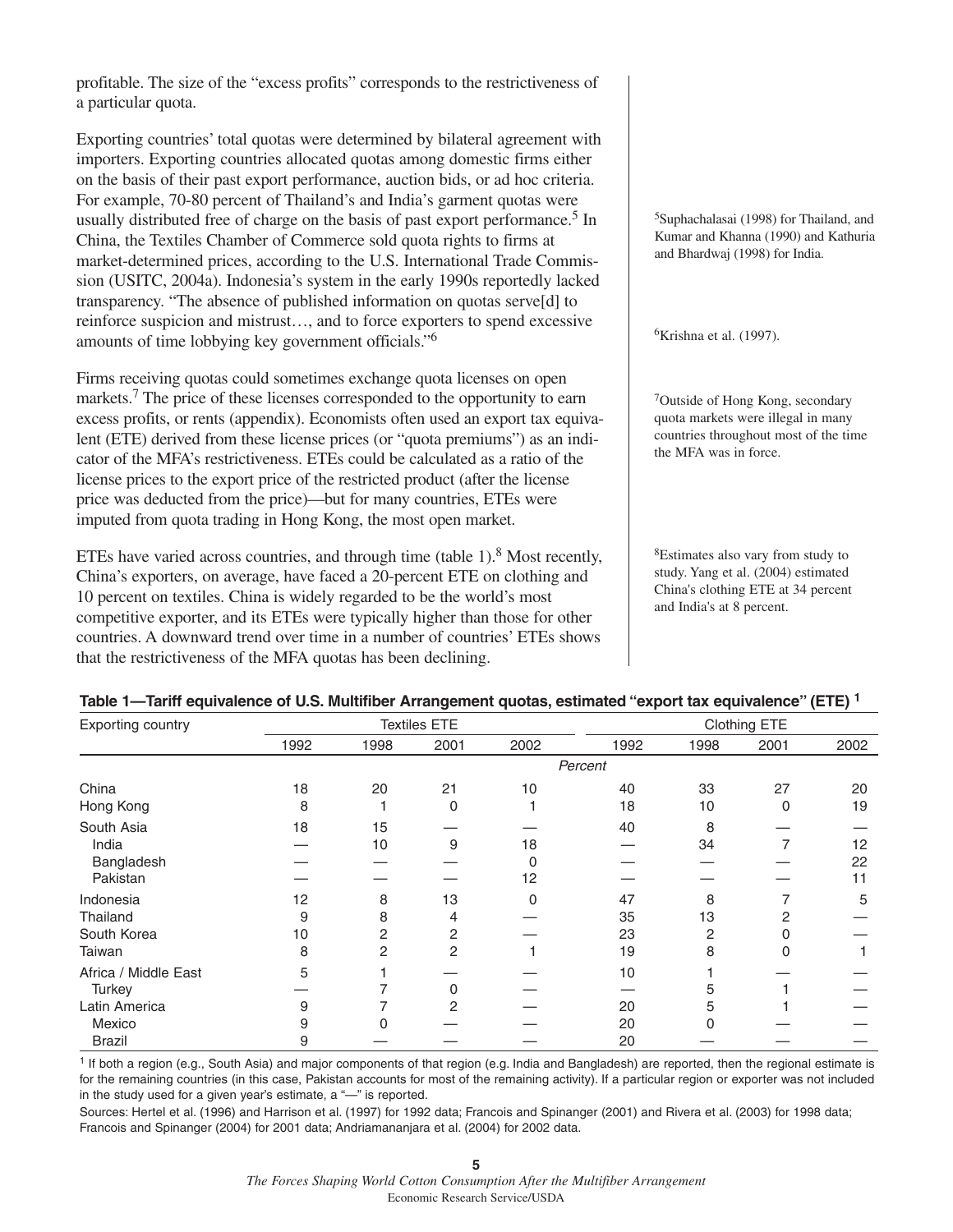Supply and demand in the importing market, along with the conditions in the exporting country and its competitors, jointly determined the restrictiveness of each quota. Intuitively, the smaller the quota, the more restrictive the trade barrier. But, the size of the import market is also a factor—as is the size of the industry in the exporting country—in determining the economic effect of a particular quota. More generally, the relative competitiveness of the producing industries in the importing and exporting countries determines the restrictiveness of a given quota. Under the MFA, quotas generally grew each year, reflecting the fact that consumption in importing countries tended to grow. Moreover, rising wages tended to increase costs in importing countries, and technology transfer and improved infrastructure could cut costs in exporting countries. Finally, the impact of a quota imposed on an exporter also depended on the quotas imposed on its competitors.

# **Effect of the MFA Varied Over Time**

The locus of competitive textile and clothing production regularly shifted over the last 40 years. Quotas imposed first on Japan and Hong Kong helped shift production to South Korea and Taiwan.<sup>9</sup> By the end of the 1990s, production costs had risen in these countries. Eventually, producers of textiles and clothing in these relatively high-income Asian countries became beneficiaries of the protection the quota system offered against competition from China and India.

Over time, the effect of the MFA was to actually increase textile and clothing exports by some developing countries. Resources from restricted countries flowed to other countries not constrained by quotas, giving their exports a boost. Eventually quotas were imposed on many of these newly producing countries as well. While firms purchasing quota in these countries may have paid a high ETE, they were often net beneficiaries of the quota system. The excess profits creating the ETE were ultimately derived from the restrictions imposed on other exporters. Bangladesh, for example, had one of the highest clothing ETE's in the world (table 1), but its clothing industry is generally believed to be larger because of the MFA.<sup>10</sup>

World trade policy for textiles and clothing encompasses more than the MFA quotas. Tariffs are substantially higher than the 4-percent global average for manufactured products: applied tariffs generally range from 10 to 20 percent for textiles and from 20 to 40 percent for clothing. Nontariff barriers (NTB) also exist, including burdensome custom procedures, stringent labeling requirements, and outright bans on clothing imports. For example, many countries have outright bans on used clothing imports; for a time, Egypt banned all clothing imports. Many other countries reportedly implement minimum import prices and other customs procedures as NTBs. Smuggling is a problem in a number of developing countries, suggesting trade barriers other than the MFA can be significant. Antidumping cases are frequently pursued by both developing and developed countries in the sector.

Given the level of protection observed around the world, the removal of MFA quotas will have significant impacts on global textile markets. However, other factors will also help shape how global textile and cotton markets change with the end of the MFA.

9See Trela (1998) for overview.

10Yang and Mlachila (2004).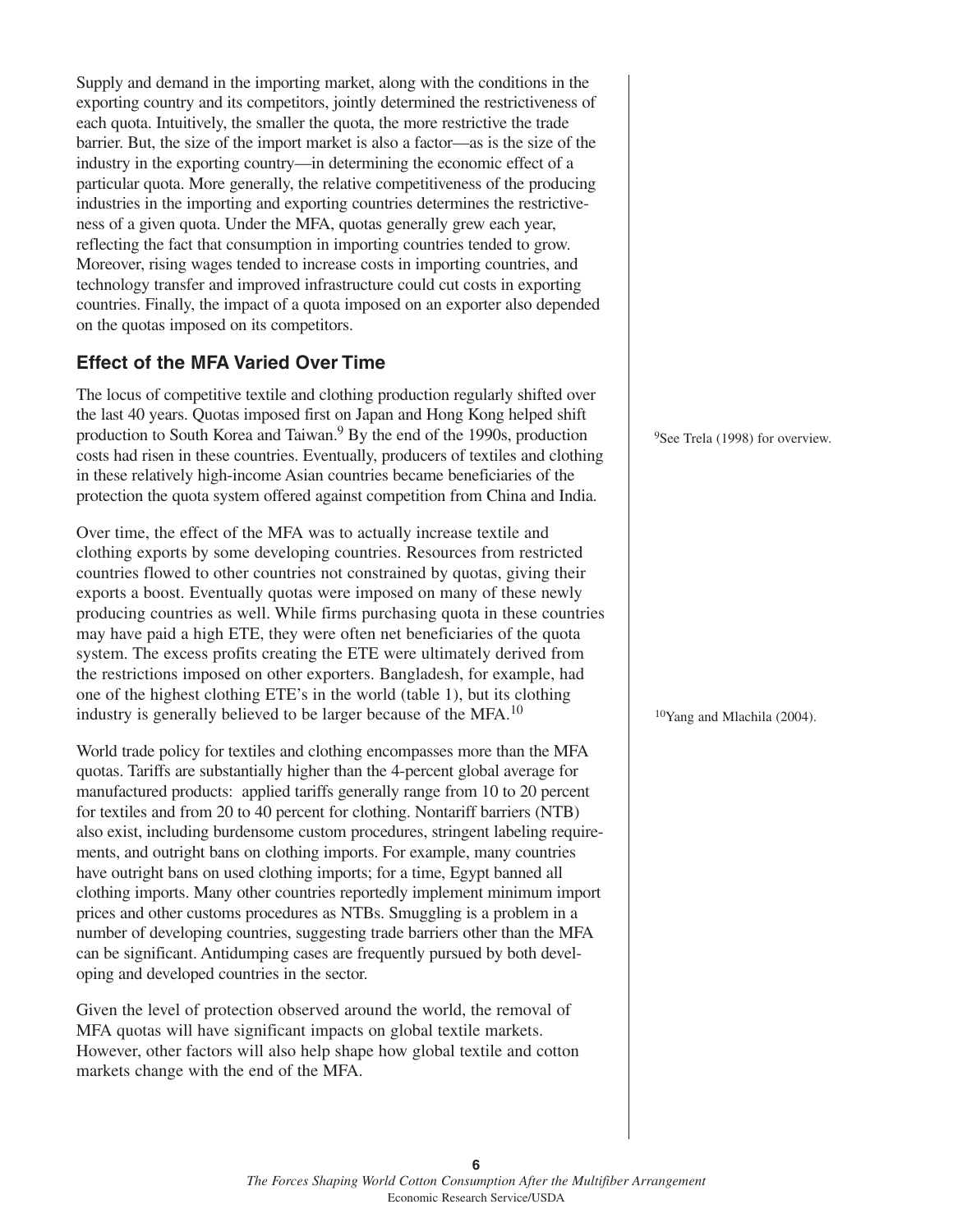# **Trends in Global Cotton Consumption**

Over the last several years, worldwide consumption of cotton has accelerated, boosted by favorable trends in incomes, fiber prices, and clothing trade. Global consumption of cotton fell slightly in 2003/04, its first decline since the Asian financial crisis in 1998/99, but has recently increased well above the longrun average rate.<sup>11</sup> After growing 0.3 percent during the 1990s, cotton consumption grew at an estimated 3 percent annually during the first 5 years of the 21st century.

Clothing is the primary consumer good produced with cotton, and clothing consumption is very responsive to shortrun changes in income. During the Asian financial crisis, for example, urban incomes in South Korea dropped 15 percent in the second quarter of 1998, while clothing consumption fell 33 percent, the largest decline of any expenditure category.12 While clothing is a necessity, its purchases can be delayed, making demand potentially extremely responsive to short-term changes in income. In the long run, clothing consumption is far less responsive to changes in income, actually growing more slowly than income on average (fig. 1).

### **Global Income Trends Have Been Particularly Favorable**

The International Monetary Fund forecasts a 4.3-percent increase in global economic output in 2005, the third consecutive year of above average growth.<sup>13</sup> Since 1998, world GDP growth has been below its longrun average level only twice, in 2001 and 2002. The outlook for 2005 is indicative in several other ways of income trends seen in recent years. China is expected to remain the fastest growing major market in 2005, increasing at an 9-percent annual rate. India's economy is also expected to grow rapidly,

#### Figure 1



**International fiber consumption and income, 2000**

Kilograms of fiber

Source: Calculated by ERS based on data from Global Insight, International Cotton Advisory Committee, and World Bank.

11Over 1980-2003, world cotton consumption grew 1.6 percent annually. Total fiber consumption grew 2.6 percent annually.

12Korea National Statistical Office.

<sup>13</sup>International Monetary Fund (2005).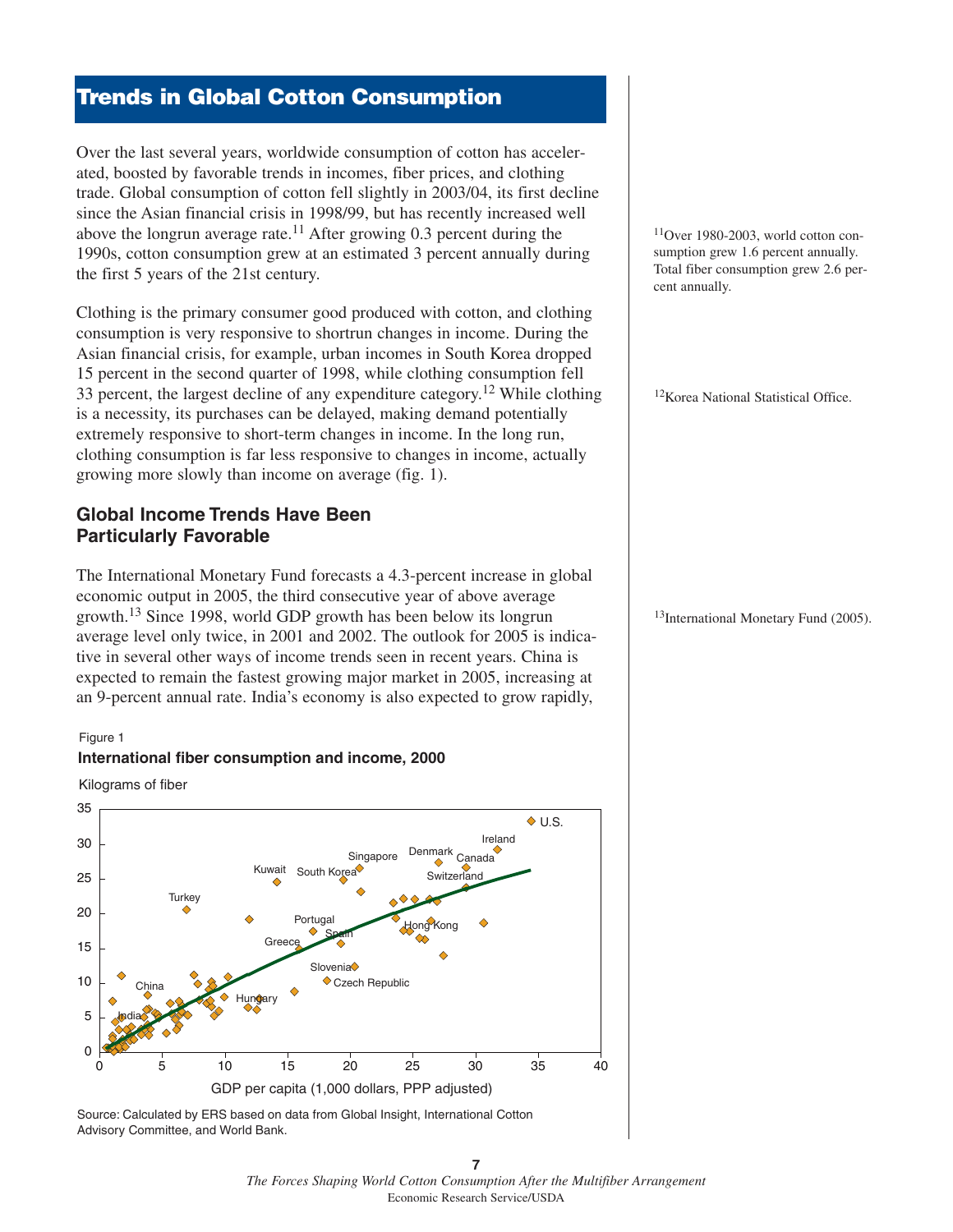increasing at a 7-percent rate. The economies of the EU and Japan have grown substantially slower than those of the rest of the world since 1999, and will continue to do so in 2005.

Income growth trends have been conducive to market expansion for clothing. Not only has world income grown at an above-average rate, but income growth has been particularly high in many of the lower income countries where the demand for clothing is particularly strong. As shown in figure 1, clothing purchases respond more strongly to income changes in poorer countries. For example, Zambia and Mali have the highest income elasticity of textile consumption while Luxembourg and the United States have the lowest.<sup>14</sup> Even though consumption is less responsive to income growth in Asia than in Africa, the potential for increased consumption in Asia is high. Household fiber consumption in developing Asia is only 5.6 kilograms per capita, compared with 33 kilograms in the United States.<sup>15</sup> Clearly, consumers in Asia are much further from satiation of potential fiber demand than are consumers in the developed countries. Moreover, Asian consumers direct a greater proportion of their growing incomes toward clothing purchases than do consumers in either the United States or the EU. Consumption growth in the developing countries has helped sustain aboveaverage global cotton consumption over the last 5 years.

### **Lower Prices Encourage Consumption of Clothing and Cotton**

Declining prices, in addition to rising incomes, have driven worldwide demand for clothing higher. Local currency, inflation-adjusted clothing prices in a basket of 10 countries fell 7 percent during 1999-2003.<sup>16</sup> The fall in clothing prices was greatest in the developed countries (fig. 2). Trade liberalization—like the phaseout of the MFA—and reduced transportation costs helped open U.S. and EU markets to lower priced products from abroad. Clothing price declines were much less pronounced in lower income



Sources: Calculated by ERS based on data from U.S. Department of Labor, Bureau of Labor Statistics; Federal Statistical Office, Germany; National Bureau of Statistics of China; Ministry of Internal Affairs and Communications, Statistics Bureau (Japan); Korea National Statistical Office; Bureau of Trade and Economic Indices, Ministry of Commerce Thailand.

<sup>14</sup>Seale et al. (2003).

15International Cotton Advisory Committee/ Food and Agriculture Organization of the United Nations (2003).

16Brazil, China, France, Germany, Japan, South Korea, Taiwan, Thailand, Turkey, and the United States.

**<sup>8</sup>** *The Forces Shaping World Cotton Consumption After the Multifiber Arrangement* Economic Research Service/USDA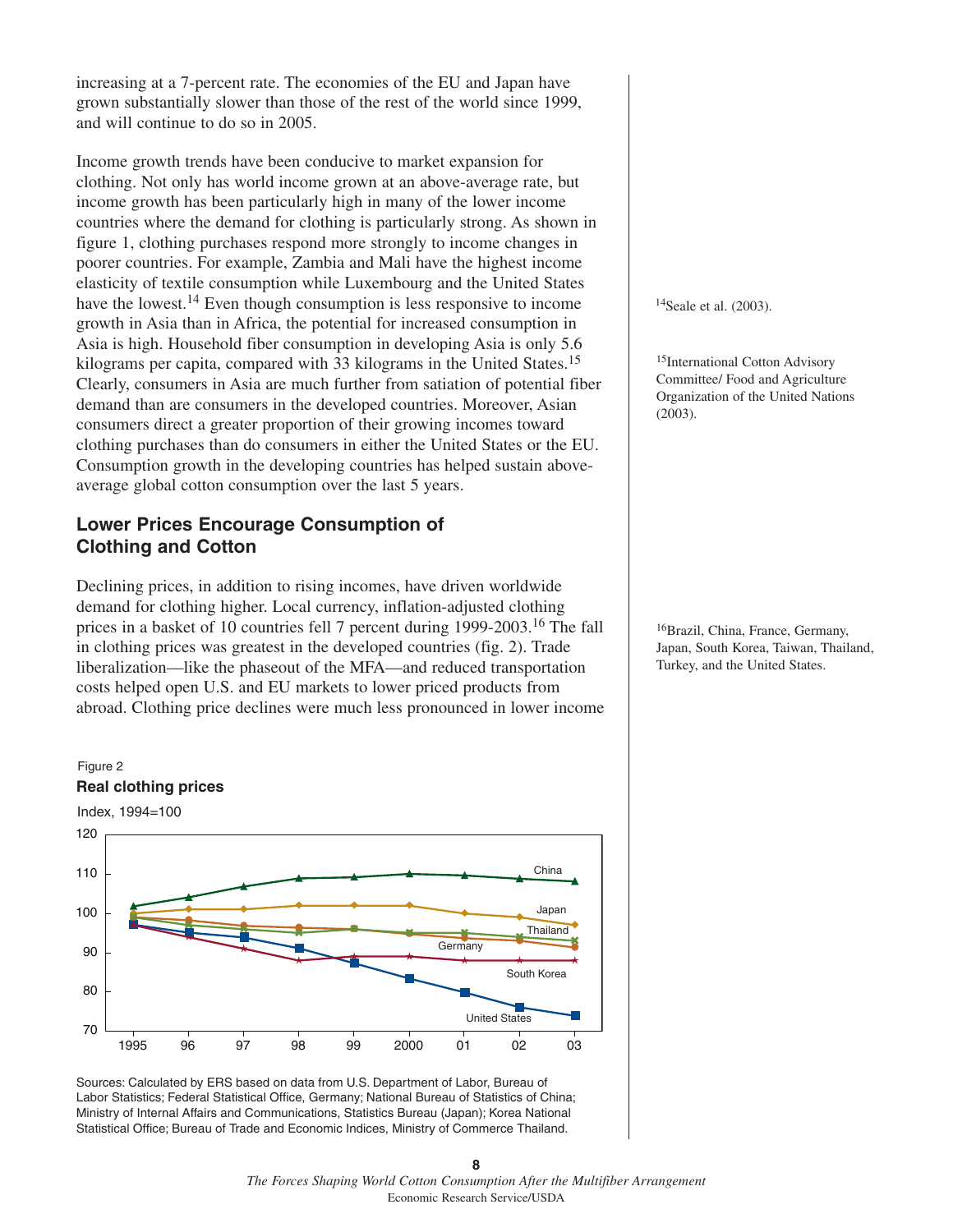countries. Prices in South Korea and China fell just 1 percent between 1999 and 2003.

Global changes in trade policies have accounted for some of the decline in clothing prices. A growing web of bilateral trade agreements permitted the United States and the EU to tap the opportunities for lower processing costs in nearby countries. In the years following the 1994 implementation of the North American Free Trade Agreeement (NAFTA), Mexico replaced China as the largest single source of clothing exports to the United States.<sup>17</sup> The EU's use of free-trade agreements throughout much of the Mediterranean region and Eastern Europe means about 45 percent of EU imports have been sourced from the region. More recently, China has recovered its role as the top-ranked U.S. clothing supplier despite Mexico's preferential access, and has increased its exports to the EU as well.

Trade liberalization has also occurred under the aegis of the WTO. In 1995, the WTO's Agreement on Textiles and Clothing mandated lower tariffs, the progressive removal of import quotas, and more rapid growth in the quantities allowed under the remaining quotas. Under the ATC's provisions, the EU's quotas grew 64 percent between 1994 and 2004, while U.S. quotas grew 90 percent.<sup>18</sup> China's accession to the WTO in December 2001 was a milestone for global cotton markets, ensuring that the world's largest exporter participated in the liberalization of global textile trade.

Figure 3 indicates that although the U.S. and the EU receive a substantial portion of their clothing imports from preferential trading partners, such as Mexico (for the United States) and the Mediterranean region (for the EU), world clothing trade is dominated by U.S. and EU imports from other developing countries. Trade with these countries was largely governed by the MFA through December 2004.

# **International Trade Increasingly Important**

Opportunities for trade have been enhanced by lower shipping and transaction costs. While international shipping rates rose due to a surge in global merchandise trade and an increase in oil prices in 2004, the longer term trend has been significantly downward. At the end of the 1990s, unit costs of sea freight had declined almost 70 percent in real terms over the preceding 10-15 years, while air freight costs fell 3-4 percent annually during this period.<sup>19</sup> In addition, falling telecommunications and computing costs increased the efficiency of importing, permitting retailers to extend electronic data interchange (EDI) of sales and inventory data to manufacturers overseas as well as domestically.<sup>20</sup>

Trade liberalization and reduced transactions costs have helped expand imports of cotton products in developed countries. On a global basis, 31 percent of the clothing and other consumer products consumed in the world were imported in 2000, up from 23 percent in 1992.<sup>21</sup> Imports accounted for the majority of cotton clothing consumed by developed countries (see table 2). As of 2004, trade's role in world clothing consumption has probably increased, approaching 90 percent in the U.S. and Japan by some measures. <sup>22</sup>

17See ERS's Bilateral Fiber and Textile Trade database, *[www.ers.usda.gov/data/fibertextiletrade/](http://www.ers.usda.gov/data/fibertextiletrade/)*

18United Nations Conference on Trade and Development (1998).

19World Trade Organization (1998).

20Barcode scanning allows retailers to electronically track product sales. With EDI, sales data can be shared with suppliers for timely inventory replenishment.

21International Cotton Advisory Committee/ Food and Agriculture Organization of the United Nations (2003).

22Clothing is traded in heterogeneous units (e.g., pieces, pairs, dozens), and aggregate measures of activity for the industry are reported in terms of value, square-meter equivalents, or units of weight. Import penetration estimates can vary depending on the units and product aggregation used.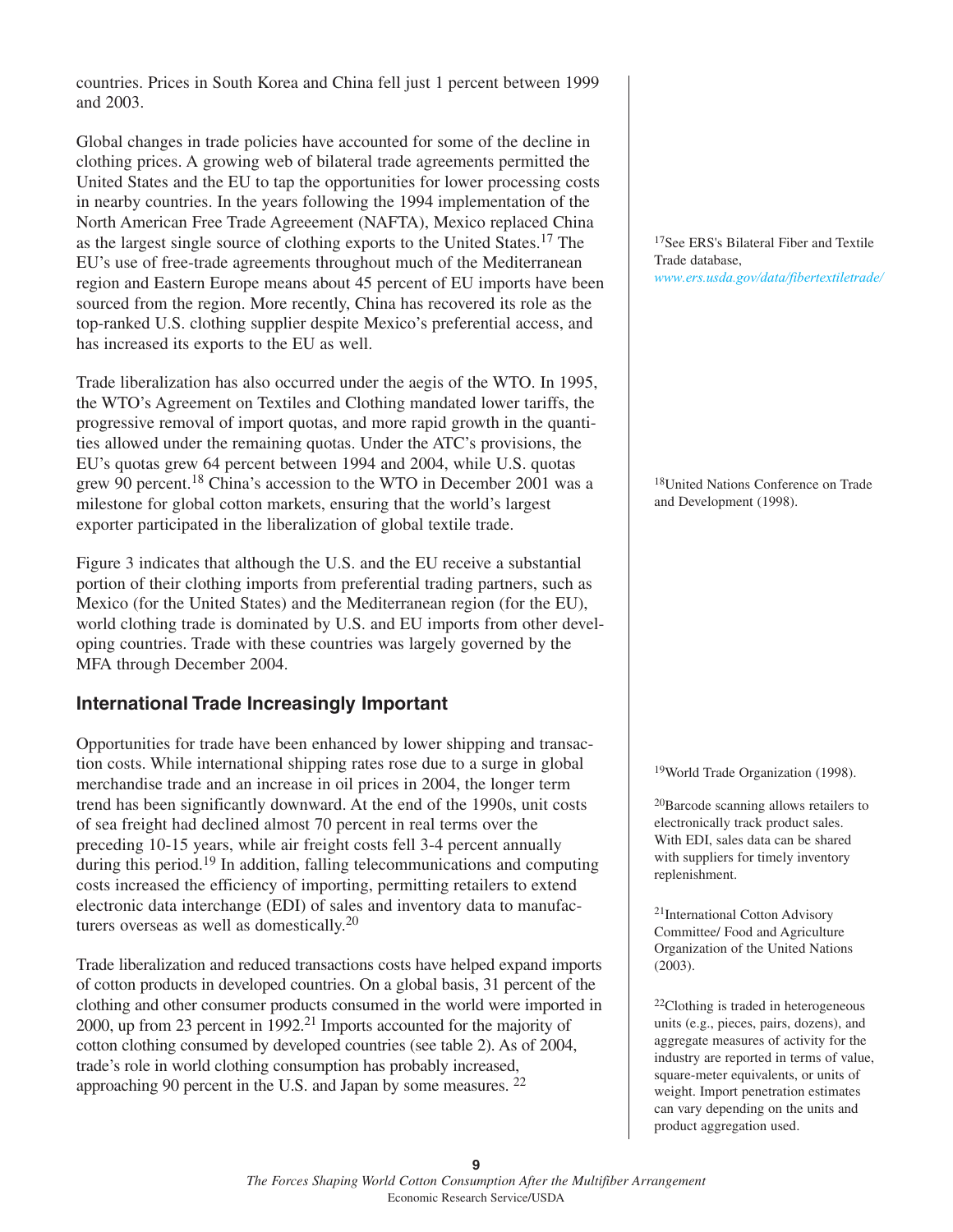#### Figure 3 **World clothing trade, 2002**





Note: "Mexico, Mediterranean" also encompasses the Caribbean Basin, Eastern Europe, and much of Sub-Saharan Africa—the countries with preferential access to the U.S. and EU markets. "MFA Exporters" is the rest of the world, which includes some countries outside the MFA, but is predominantly comprised of MFA-constrained exporters, such as China.

Source: U.S. Department of Agriculture, Economic Research Service (2004).

#### **Table 2—Imported share of cotton clothing**

|                      | 1992 | 1996    | 2000 |
|----------------------|------|---------|------|
|                      |      | Percent |      |
| <b>United States</b> | 32   | 45      | 63   |
| Japan                | 29   | 43      | 61   |
| EU                   | 71   | 75      | 84   |

Source: International Cotton Advisory Committee/Food and Agriculture Organization of the United Nations (2003).

Rising incomes and falling clothing prices have driven demand for clothing higher, boosting world demand for fiber. Fiber prices have also fallen, ensuring that increased clothing consumption translates directly into increased fiber consumption.<sup>23</sup> Furthermore, cotton prices have fallen even more than prices for competing fibers. Just as fiber is only one portion of the bundle of goods and services that make up clothing, cotton is only one of the alternative fibers transformed into clothing. Cotton accounts for about 40 percent of global fiber use and has been losing ground to polyester for many years. While polyester prices during 1999-2003 were down 28 percent in real terms from the previous 5 years, cotton prices fell 35 percent, helping stabilize cotton's share of world fiber consumption.<sup>24</sup>

23Fiber prices also affect clothing prices—U.S. retail prices for men's blue jeans have a 30-percent correlation with cotton prices (Messura, 1996).

24Rising petroleum prices have likely constrained declines in polyester prices in recent years.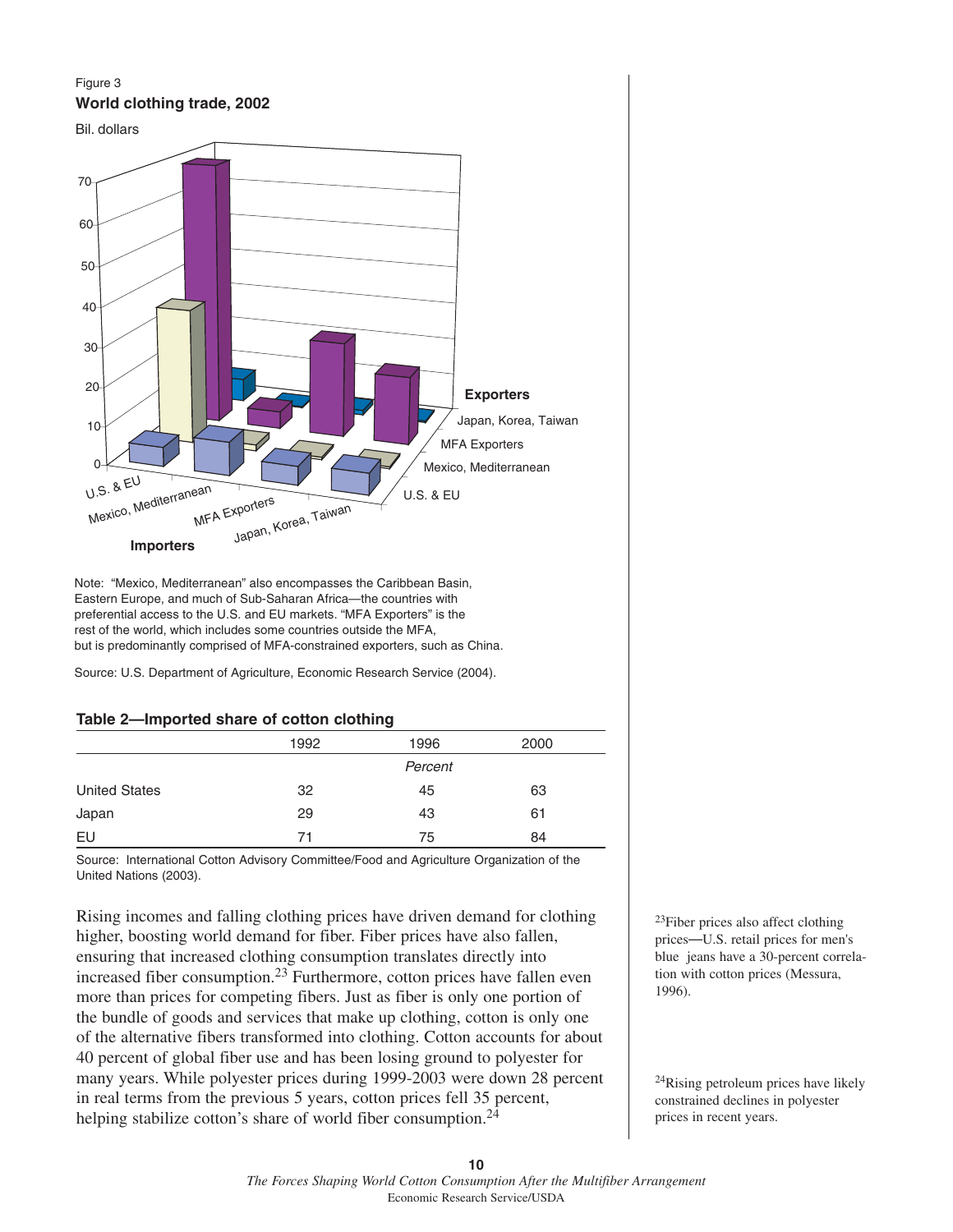Since the commercial introduction of polyester in 1949, cotton's role in world fiber consumption has been retreating. As early as 1965, cotton came to account for less than 50 percent of household consumption of fiber-based products in developed countries. Since 1997, developing-country consumers have also relied on cotton products for less than 50 percent of their household consumption. The adoption of synthetic fibers has, however, slowed in recent years, due in part to shifting global price trends.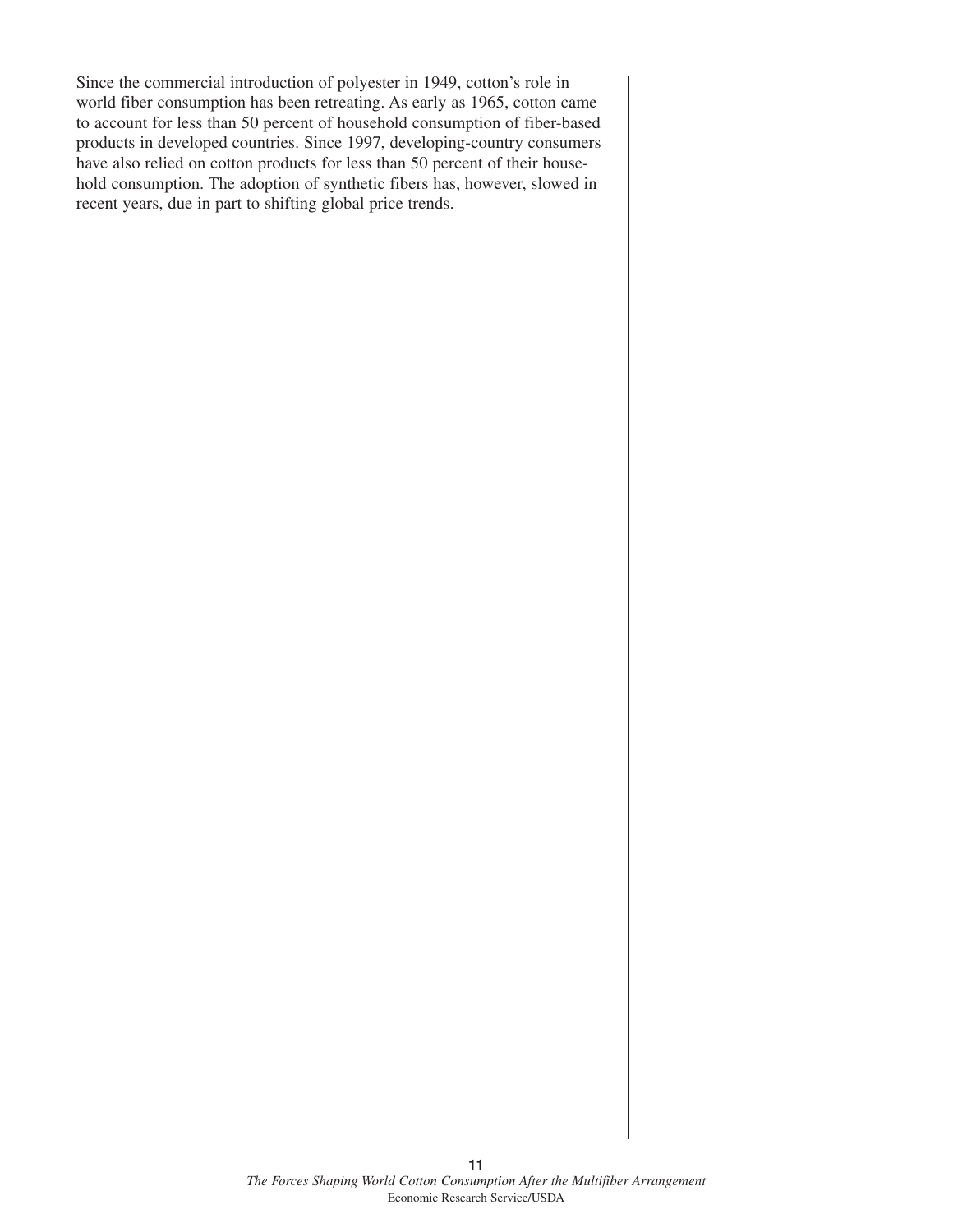# **Trends in Production and Consumption After the MFA**

The world is entering the post-MFA era led by several trends in addition to those cited in the previous section. Investment in textile production has grown significantly in China as well as in India and Pakistan. Meanwhile, disinvestment has occurred in North America, the EU, and higher income East Asia. These two trends are clearly linked. U.S. textile plants have been shut down, disassembled, and shipped to a number of countries, most prominently, China, India, and Pakistan.<sup>25</sup>

Macroeconomic developments have had a bearing on changes in the location of textile and clothing production in recent years. The U.S. dollar, after rising dramatically in value during the last half of the 1990s and reaching a peak in 2001, has been steadily losing value on international markets. In recent years, the Chinese economy has started booming. Economic growth in China has spurred a strong rebound across East and Southeast Asia. The consumer society that appeared first in higher income Asian countries like Korea and Thailand, and then in China, has more recently taken hold in India.

# **Textile Production To Continue Falling in the United States and the EU**

Domestic clothing production in the United States and the EU is likely to continue declining after 2005 but will not disappear. "Lean retailing" practices ensure important niches will remain for U.S. and EU producers. Retailers in the developed countries have adopted practices that reduce overhead by eliminating warehousing and inventory functions and by relying on more rapid response and careful management of deliveries from manufacturers. Technological change, such as the development of EDI, has transformed the industry. EDI has proved particularly successful in facilitating inventory management of "basic" goods that are sold year-around and for years at a time.<sup>26</sup> Following the development of bar codes, retailers used EDI to better coordinate production and shipment schedules with manufacturers, eliminating the need for large inventories. For manufacturers close to retail distribution centers, reduced shipping times can make them preferred suppliers.

Shipping merchandise from Mexico and Central America to the United States takes 1-6 days. By contrast, shipping goods from southern China to the U.S. west coast takes 11-15 days, and it takes 25 days to ship goods from India. However, the extension of EDI to include overseas firms is increasing China's competitiveness. With improved efficiency and reliability, firms producing in southern China, often through intermediaries in Hong Kong, have become an attractive sourcing option for many basic clothing products despite their great distance to developed-country markets.

Demand for newly introduced products, or for those at the end of their product cycle, is highly variable, enhancing the benefit of minimal shipping times in "quick-response" strategies by manufacturers. Producers in the United States and the EU will be more successful in these niches. Furthermore, by reducing the cost of product differentiation, lean retailing has also

 $25$ Sparshott (2004).

26Men's jeans and underwear are examples of "basic" goods. See Abernathy et al. (1999) for an extensive discussion on the significance of EDI and modern inventory management for basic goods sourcing.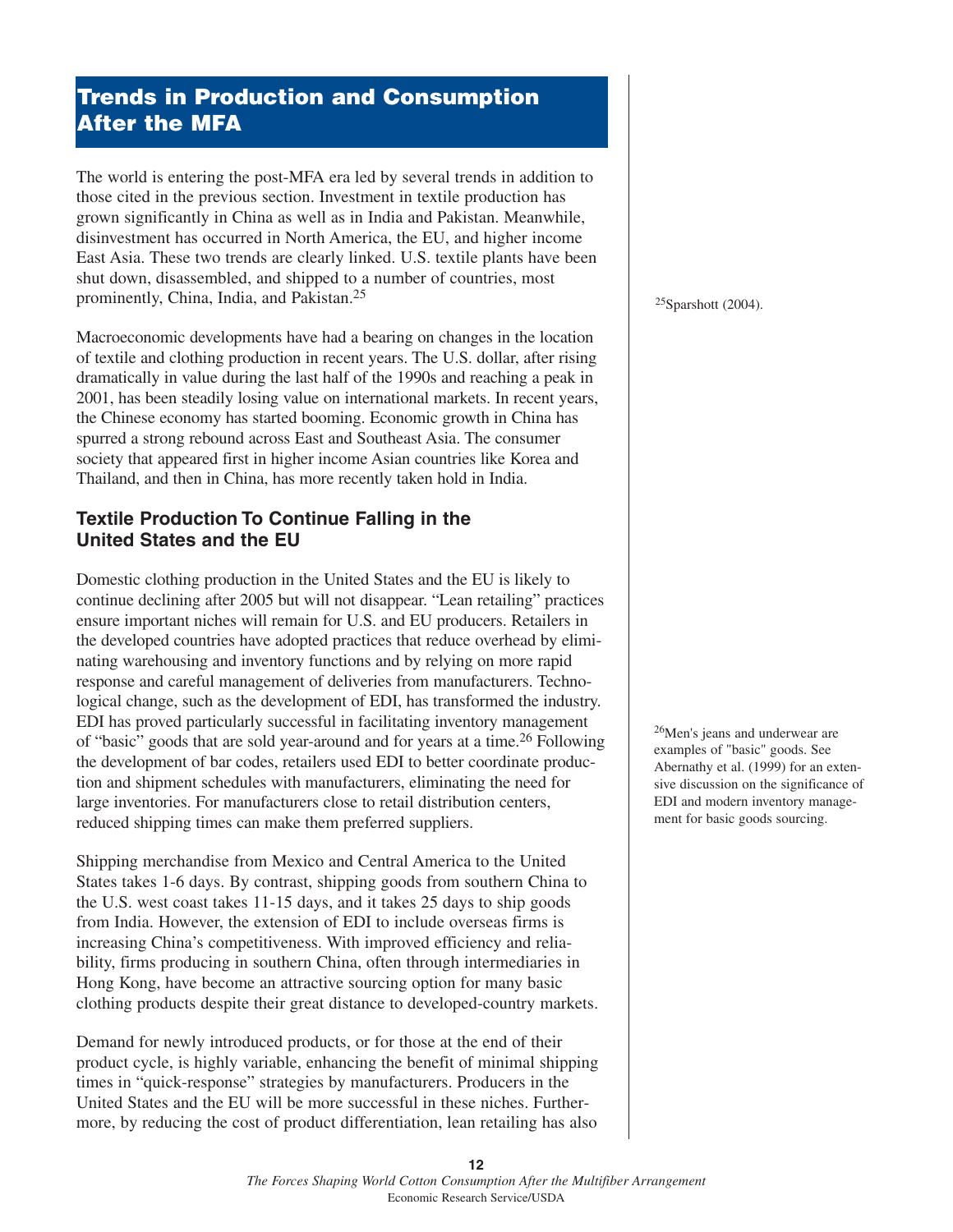facilitated product proliferation, expanding these and other niches for higher cost producers of basic products.<sup>27</sup>

In contrast with basic goods, "fashion" items are often sourced on a onetime basis and with smaller production runs.<sup>28</sup> Imported goods already account for much of the fashion items sold in developed countries, since timely inventory replenishment is not an issue, and their production often has small economies of scale. The removal of the MFA quotas is likely to increase the level of such imports. However, as with basic goods, proximity allows quick response, again leaving niches for producers in the United States, the EU, and nearby countries. For example, the Spanish retailer Zara is vertically integrated into manufacturing. and produces almost entirely within Europe. Zara takes products from the design stage to retail delivery in as little as 3 weeks. Abernathy et al. note that in the late 1990s most clothing products had a comparable cycle of 40-50 weeks.

With developed-country apparel producers filling nontrivial market niches, local textile producers there will still have customers and will demand fiber to make fabric for clothing. Cotton consumption in 2005 is, therefore, not expected to drop precipitously in the United States, Mexico, the EU, and Turkey. Furthermore, the long-anticipated MFA phaseout influenced investment in the capital-intensive textile sector well before 2005, shifting capacity out of developed countries. The ability of the U.S. textile sector to maintain capacity in recent years was also constrained by an above-average U.S. exchange rate. As a result, some of the geographic shifts in industrial demand for fibers pre-dated 2005.

# **Exporters Differentiated by Timeliness as Well as Wages**

The time and cost to produce a garment can be balanced in various ways. Assembling a men's shirt may require 12 minutes of sewing, but those 12 minutes can be spread over 30 days or 5 days depending on the urgency of the order. The cost and time required to produce a garment reflects a combination of the prevailing wages, productivity of the workforce, managerial skill, and the reliability of local input supplies and infrastructure. For example, while wages in Bangladesh and India are half those in China (which are one-tenth of U.S. wages), orders from China require only 60 days' lead time for delivery. For India, the lead time ranges from 90 to 120 days; for Bangladesh, 120 to 150 days.<sup>29</sup>

Industry sources and economic studies indicate that China and India will see the largest gains in clothing exports and output in the years after the MFA's removal. China's exports soared in the first months after December 2004, supporting this projection. In some cases, these gains will be at the expense of other lower income clothing exporters, like Bangladesh, Mauritius, and Mexico. Without the quota system, sourcing from these countries is far less attractive for importers in the United States and the EU.

Cotton is not directly consumed by clothing producers, but is an input for the yarn and fabric that clothing manufacturers purchase. In the post-MFA world, cotton consumption is expected to increase in India, China, and

27Beath and Katsoulacos (1991) provide a theoretical discussion.

28"Fashion" items include much of women's clothing, although Pashigian (1988) notes white shirts accounted for 72 percent of U.S. men's dress shirts sold in 1962, but only about 20 percent by the 1980s. Patterned or colored shirts are more subject to changes in taste over time, and in some cases will be a fashion item.

29Local or nearby fabric supplies help reduce lead times. The least sophisticated clothing producers assemble pre-cut pieces of fabric, and lead times include procurement of these pre-cut components. A firm offering "full-package" production is responsible for procuring fabric and other components such as zippers, as well as cutting and sewing.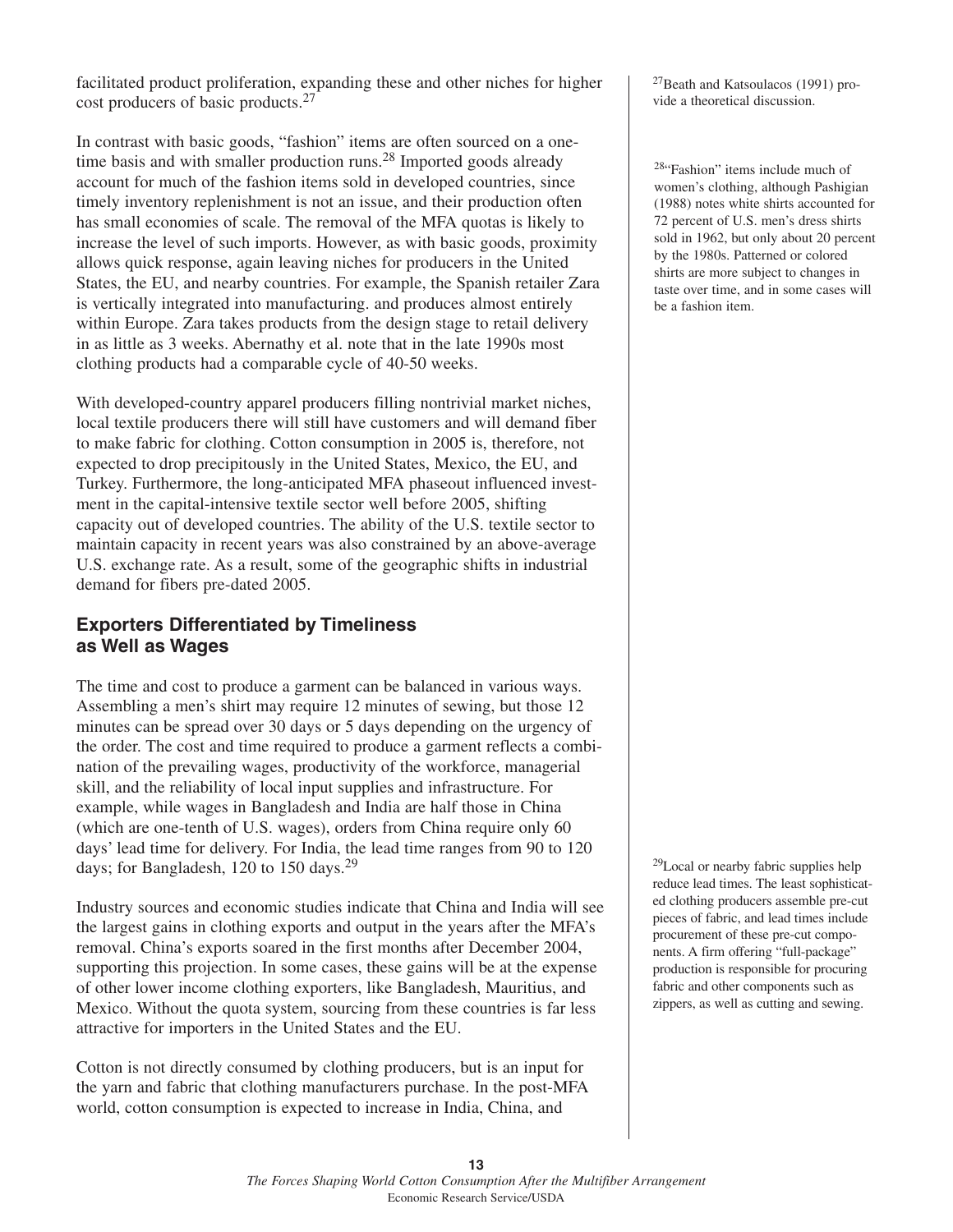Pakistan as their textile industries supply domestic clothing producers and those in other countries with yarn and fabric. Cotton consumption is, expected to decline in many other textile-producing developing countries, such as Mexico and Mauritius. Bangladesh and Central American producers may also lose their competitiveness in clothing to lower cost producers in a global market free from quota restrictions. Similarly, U.S. and EU mills would be expected to use less cotton as the number of their local clothing manufacturers is reduced.

The outlook for cotton consumption in such countries as Taiwan, South Korea, Indonesia, and Thailand is less obvious. Clothing production, in contrast to textile production, is not easily automated, and remains a laborintensive activity. For this reason, clothing is a classic growth sector especially suitable for low-income countries having a relative abundance of low-cost labor. As incomes rise in these countries, wages also rise, rendering traditional producers less competitive. Eventually, economic dynamics induce shifts in the location of clothing production to other countries as patterns of comparative advantage change. Today, neither South Korea nor Taiwan rank among the world's top ten net clothing exporters (table 3), while Indonesia and Thailand are ranked eighth and ninth.

### **Textile Production Shifting to Lower Income Countries**

Had the MFA been removed in the early 1980s, South Korea and Taiwan would have probably increased their clothing exports and cotton consumption. In the early 1990s, the same would have likely held for Thailand and Indonesia.<sup>30</sup> But incomes have risen in these countries, and the productive capacity of China and India has increased. Since the economies of South Korea, Taiwan, and Thailand are more capital rich than China's, these newly industrialized countries would appear to be a natural source of fabric for China and other low-cost clothing exporters. Globally, South Korea and Taiwan outrank China as net textile exporters (table 3). While Indonesia is barely among the world's top ten, on a per capita basis it exports many more

#### **Table 3—Leading destinations and sources for world textile and apparel trade, 20021**

| Clothing,   |      |             | Clothing,<br>Textiles, |             |     |                | Textiles, |  |
|-------------|------|-------------|------------------------|-------------|-----|----------------|-----------|--|
| net imports |      | net exports |                        | net imports |     | net exports    |           |  |
|             |      |             | <b>Billion dollars</b> |             |     |                |           |  |
| US          | 60.7 | China       | 39.9                   | US          | 6.3 | Taiwan         | 8.4       |  |
| Japan       | 17.1 | Turkey      | 7.8                    | Mexico      | 3.4 | Korea          | 7.5       |  |
| UK.         | 11.4 | Hong Kong   | 6.7                    | UK          | 2.6 | China          | 7.5       |  |
| Germany     | 10.8 | Italy       | 7.0                    | Romania     | 2.1 | Italy          | 6.0       |  |
| France      | 6.4  | India       | 6.0                    | Poland      | 1.8 | India          | 5.1       |  |
| Russia      | 3.6  | Mexico      | 4.4                    | Canada      | 1.6 | Pakistan       | 4.6       |  |
| Switzerland | 2.7  | Bangladesh  | 3.9                    | Morocco     | 1.3 | <b>Belgium</b> | 2.8       |  |
| Spain       | 2.1  | Indonesia   | 3.9                    | Tunisia     | 1.2 | Germany        | 2.2       |  |
| Netherlands | 2.1  | Thailand    | 3.2 <sub>2</sub>       | Australia   | 1.2 | Indonesia      | 2.0       |  |
| Canada      | 2.0  | Romania     | 2.8                    | Sri Lanka   | 1.1 | Japan          | 1.5       |  |

1See ERS's Bilateral Fiber and Textile Trade database for more details, *[www.ers.usda.gov/data/fibertextiletrade/](http://www.ers.usda.gov/data/fibertextiletrade/)*

Source: WTO, and United Nations.

30See Trela and Whalley (1990) and Hertel et al. (1996) for examples.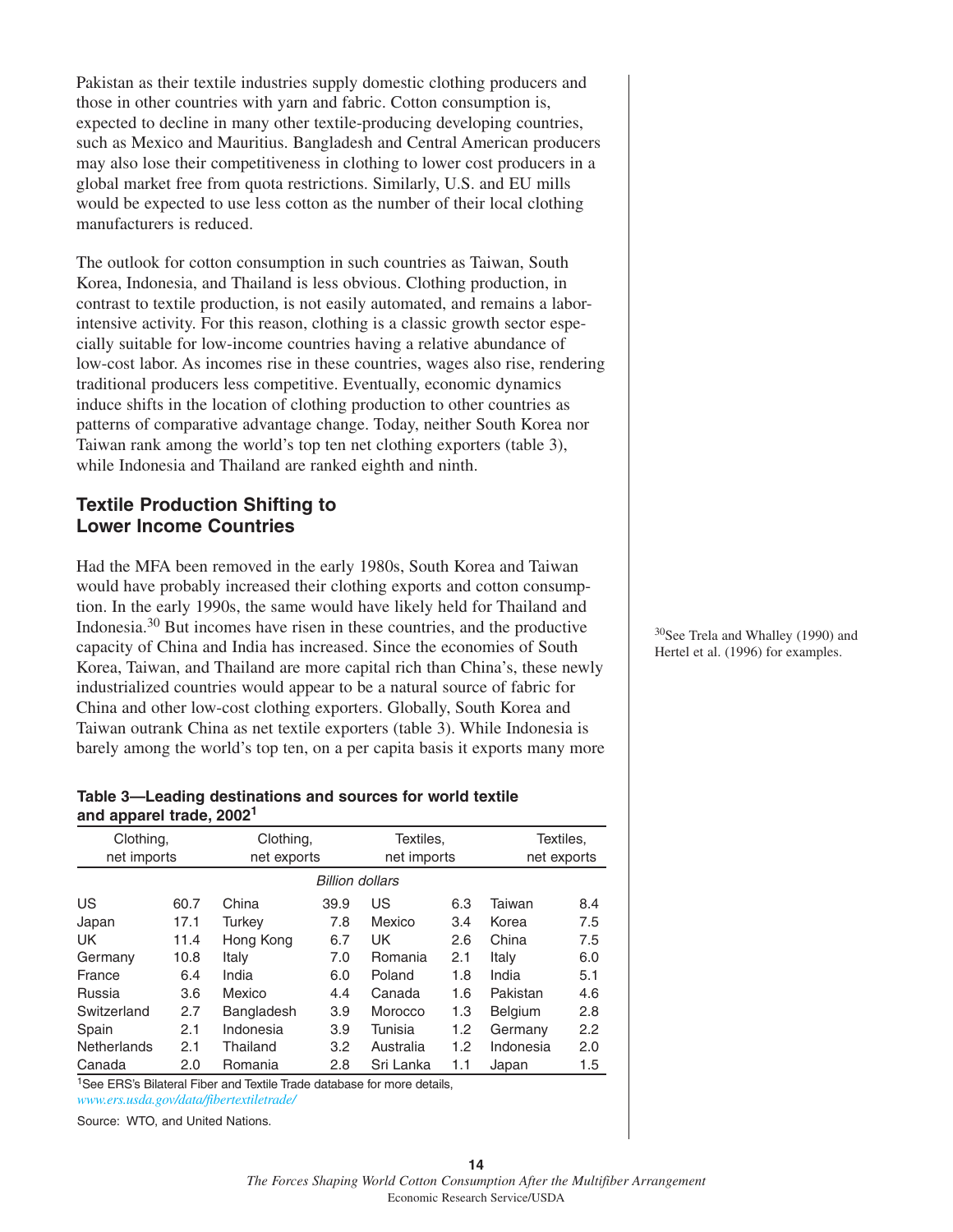textiles than China. However, in recent years, industrial consumption of cotton has already either declined significantly or stagnated in these four newly industrialized countries as China's capacity has increased.

The MFA's direct impact was primarily on clothing. For example, the ETE on China's textile exports was half that for clothing in 2002 (see table 1). Increasing clothing exports by one country, however, can boost exports of textiles by other countries if the clothing industry imports fabric. For example, until recently, China's lack of capacity for finishing fabric necessitated large imports from Japan, South Korea, and Taiwan to supply its clothing industry. While China still imports fabric for processing into clothing, it has increased it capacity to supply its own clothing sector with domestically produced fabric, following a reported \$24-billion investment in textiles since 2000.<sup>31</sup> India reports less than half as much investment in textiles. However, India's capacity to produce textile inputs to produce clothing has also increased substantially. With substantially improved capacity in India and China, cotton consumption is likely to decline in Taiwan and South Korea and increase by only a small amount in Thailand and Indonesia.

# **Outlook for World Cotton Consumption**

While households do not purchase cotton themselves, household clothing purchases are what ultimately determine the consumption of cotton. World cotton consumption has been growing strongly in recent years, largely due to increased demand for clothing by increasingly affluent Asian consumers. However, demand has been far less favorable in developed countries. Trends have been weak for clothing consumption in much of the developed world in recent years, particularly for cotton products. Spending on clothing has lagged in Japan and Germany, and while spending has been relatively stronger in the United States, it has not been sufficient to significantly offset declines elsewhere.

World cotton consumption is not expected to be strongly affected by the removal of the MFA quotas because the overall demand for clothing is not likely to change fundamentally. Clothing consumption is likely to increase in the United States and the EU as prices fall in response to the total elimination of quotas. Clothing (and home furnishings) consumption in these markets accounts for about 40 percent of the cotton fiber products sold worldwide (fig. 4). Clothing prices in the rest of the world would face upward pressure as demand rises in the United States and the EU and world prices equalize (appendix). Trade barriers and product differentiation will probably insulate many developing countries from this effect, but Japan, Australia, and, to some extent, the Middle East could see import costs rise as a result of global trade liberalization. These markets have high import penetration, reflecting openness to trade, and consume products similar to those imported in U.S. and EU markets.

# **Outlook for Clothing Prices in the United States and the EU**

While the quotas added 20 percent to the average price of imports from some countries, clothing prices in the United States and the EU are likely to

31National Bureau of Statistics of China.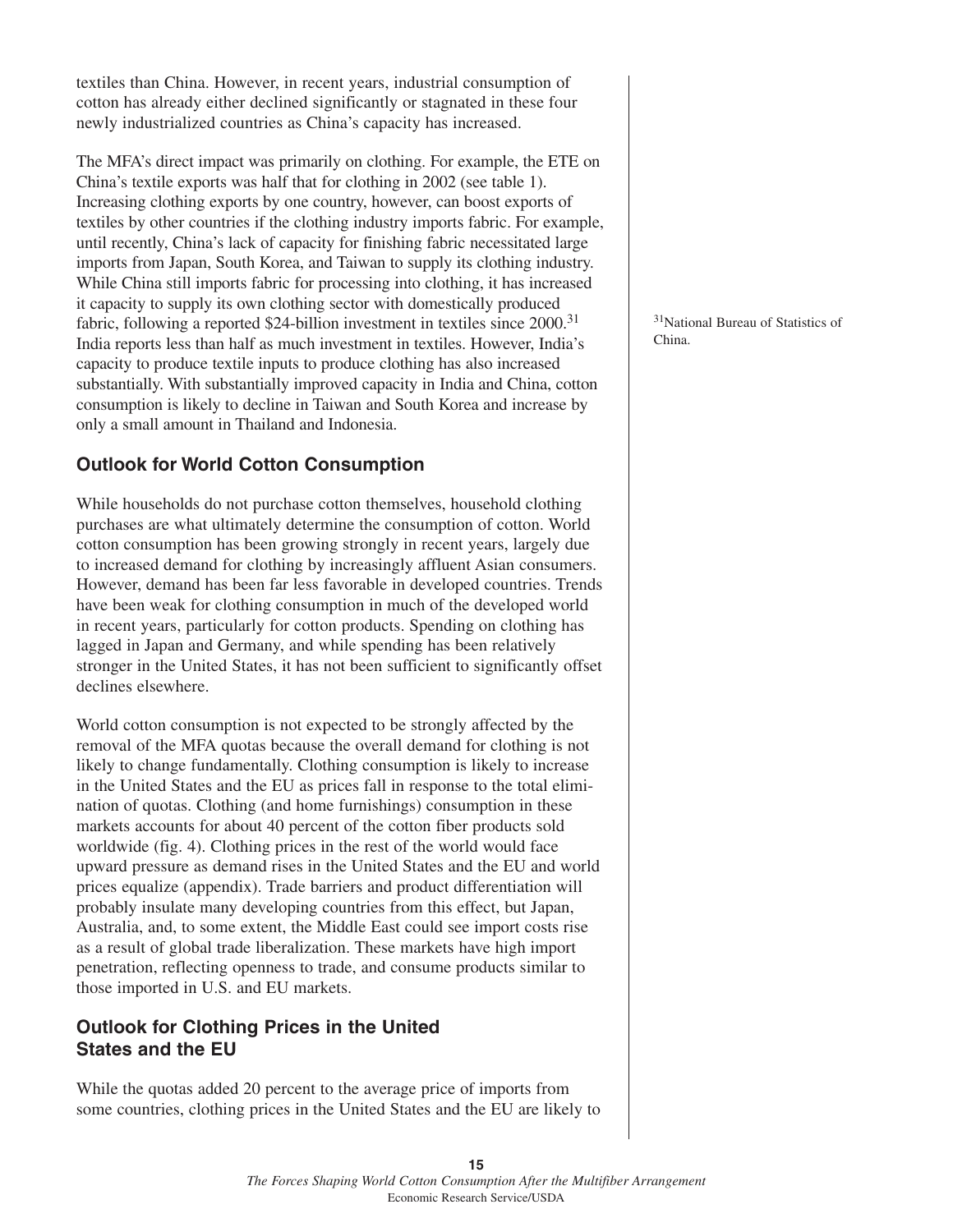### Figure 4 **Global household cotton product consumption, 2000**



Note: EU is EU-15; North America is Canada and the United States; NIE is Newly Industrialized East Asia (Hong Kong, South Korea, Singapore, and Taiwan); and Rest of Europe includes Russia and other former members of the Soviet Union.

Source: International Cotton Advisory Committee/ Food and Agriculture Organization of the United Nations (2003).

drop by substantially less with the removal of the MFA. Some of the savings from quota elimination could be absorbed along the marketing chain. However, no segment within the chain has obvious market power. For perspective, U.S. apparel retailing remains less concentrated than grocery retailing on a national level even though U.S. retailing has become more concentrated in recent years. The recent merger of K-Mart and Sears will further increase the four-firm concentration level of apparel retailing.<sup>32</sup>

Moreover, price adjustments from quota removal are likely to be spread out over several years. The costs of the bilateral quotas were not confined to the payments some firms needed to obtain export licenses. On the one hand, the license prices might have understated the rents created by the system of quotas.<sup>33</sup> Furthermore, competition for quota rights involved inefficient investment in physical and human capital. Shifting these investments to realize all potential efficiency gains could take years. Some of the adjustments undoubtedly began before 2005 due to the gradual phaseout of MFA quotas. Others will likely occur now that these quantitative restrictions have been fully removed.

Quota removal also promises to change the mix of clothing products imported by the United States and the EU. Quota-constrained exporters move into higher valued product categories in order to maximize profits per unit exported. Without MFA quotas, exporters will likely be more willing to supply lower cost qualities of clothing. The removal of distortions in the composition of clothing trade is an important source of the welfare gains of quota removal.34

32U.S. apparel retailing's four-firm concentration was 23 percent in 2001, and would have been 27 percent with the merger. Grocery retailing's concentration was 31 percent in 2002.

 $33$ Krishna and Tan (1998) point out that importing firms may have captured some of the rents associated with the quota system (appendix).

34Feenstra (1995). See appendix for discussion of the welfare impacts of quotas.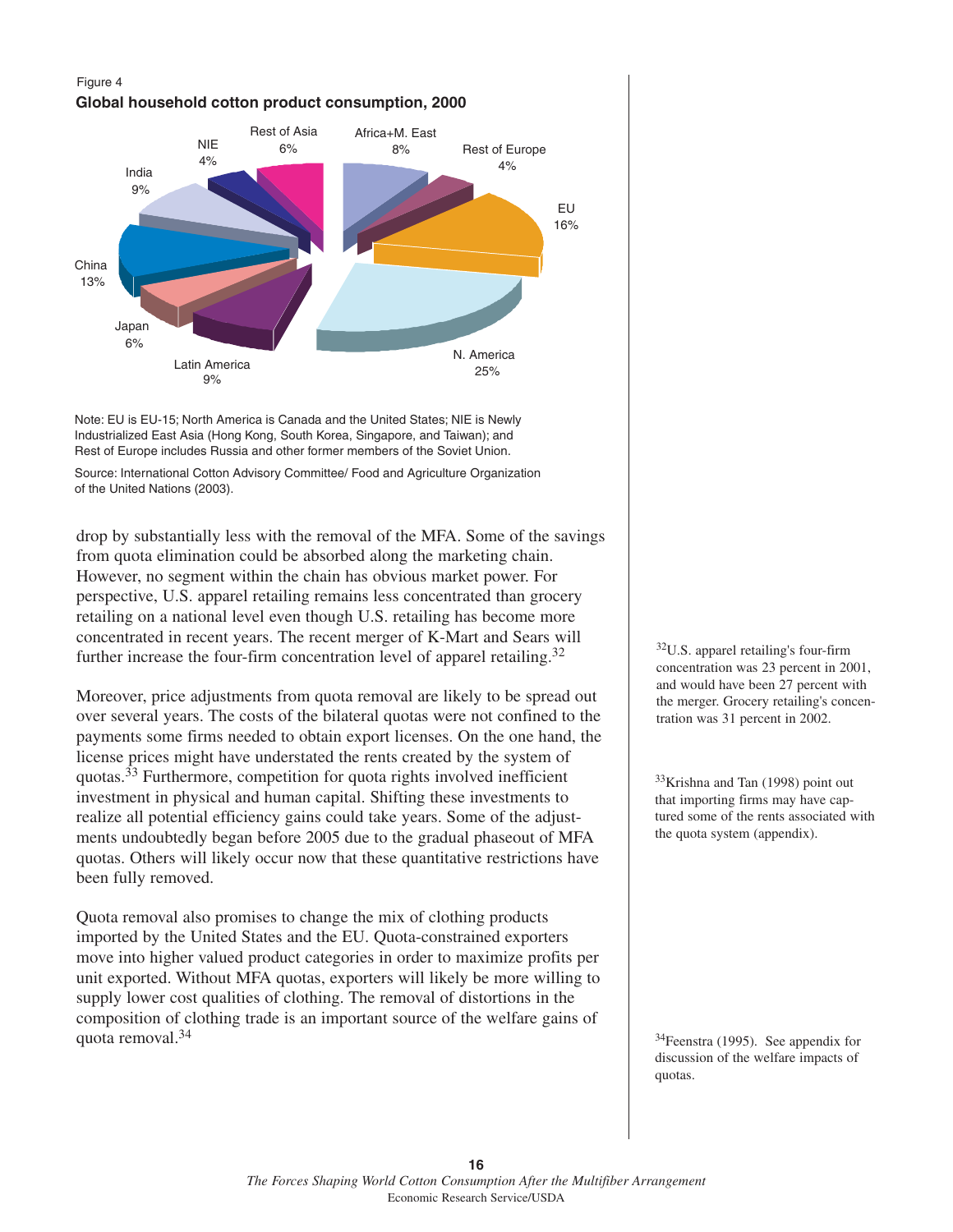# **Prospects for U.S. Household Cotton Product Consumption**

Consumers in the United States indirectly purchase more fiber in their clothing and home furnishings than any other market, surpassing even the EU. In 2000, 20 percent of the world's annual consumption of fiber was embodied in products sold in the United States. For cotton, the U.S. share was 24 percent. Through their clothing purchases, U.S. consumers accounted for a substantial share of the growth in total world demand for cotton during the 1990s. However, U.S. household demand weakened thereafter, growing at only a 1 percent annual rate after 1998. U.S. consumer demand for cotton products is unique—not only is the U.S. share of total fiber consumption higher than that of any other developed country, but the United States has the world's only significant consumer promotion effort for cotton.<sup>35</sup>

The removal of all MFA quotas on December 31, 2004, is likely to lead to lower clothing import prices in the United States. The 1995 Agreement on Clothing and Textiles called for a phased removal of bilateral quotas over a 10-year period, providing time for producers to prepare themselves for adjustments to a more open international market. But, the agreement permitted the "backloading" of quota removal. Strictly speaking, importing countries were not obliged to remove virtually any quotas in the initial stages of the phaseout. Importing countries were only obliged to forgo the right to impose or maintain quotas for a given share of their imports, for example, 16 percent of their imports in the first phase of liberalization (1995). This 16-percent share could include products not yet protected by quota, and largely did. The same was true of the second phase (1998), and, to a lesser extent, the third phase (2002). As a result, 80 percent of the effective quotas in the United States remained in place through 2004, according to the International Clothing and Textile Bureau (2001). Given this backloading of quota removal, the full impact of the ATC on U.S. market prices has yet to be realized.

U.S. price reductions associated with trade liberalization for clothing and textiles is likely to have a larger than average impact on cotton products because 60 percent of net textile product imports are made of cotton rather than polyester, wool or other fibers. Also, developing countries have traditionally been more competitive in cotton-based than man-made-fiber-based products. As a result, gains in U.S. household consumption of cotton are likely to be higher after 2004 than before.

One potentially offsetting factor is the weakening of the U.S. dollar on foreign exchange markets. The declining international value of the dollar, which began its descent in early 2002, exerted upward pressure on domestic prices in 2004. Not surprisingly, the U.S. consumer price index for apparel began to rise in nominal terms for the first time since 1998. However, studies of the "pass-through" of exchange rate changes to changes in domestic U.S. prices have indicated that only about half of the changes in the U.S. exchange rate are reflected in changes in U.S. prices. For apparel, the proportion is even less.<sup>36</sup> The fact that the largest exporter to the United States, China, has a nominal exchange rate that has been fixed at 8.3

35Lewis (2002). Cotton Incorporated's 2003 budget for domestic marketing operations totaled \$31.3 million.

36See Goldberg and Knetter (1997) for general conclusions. See Olivei (2002) and Pollard and Coughlin (2003) for results specific to U.S. textiles.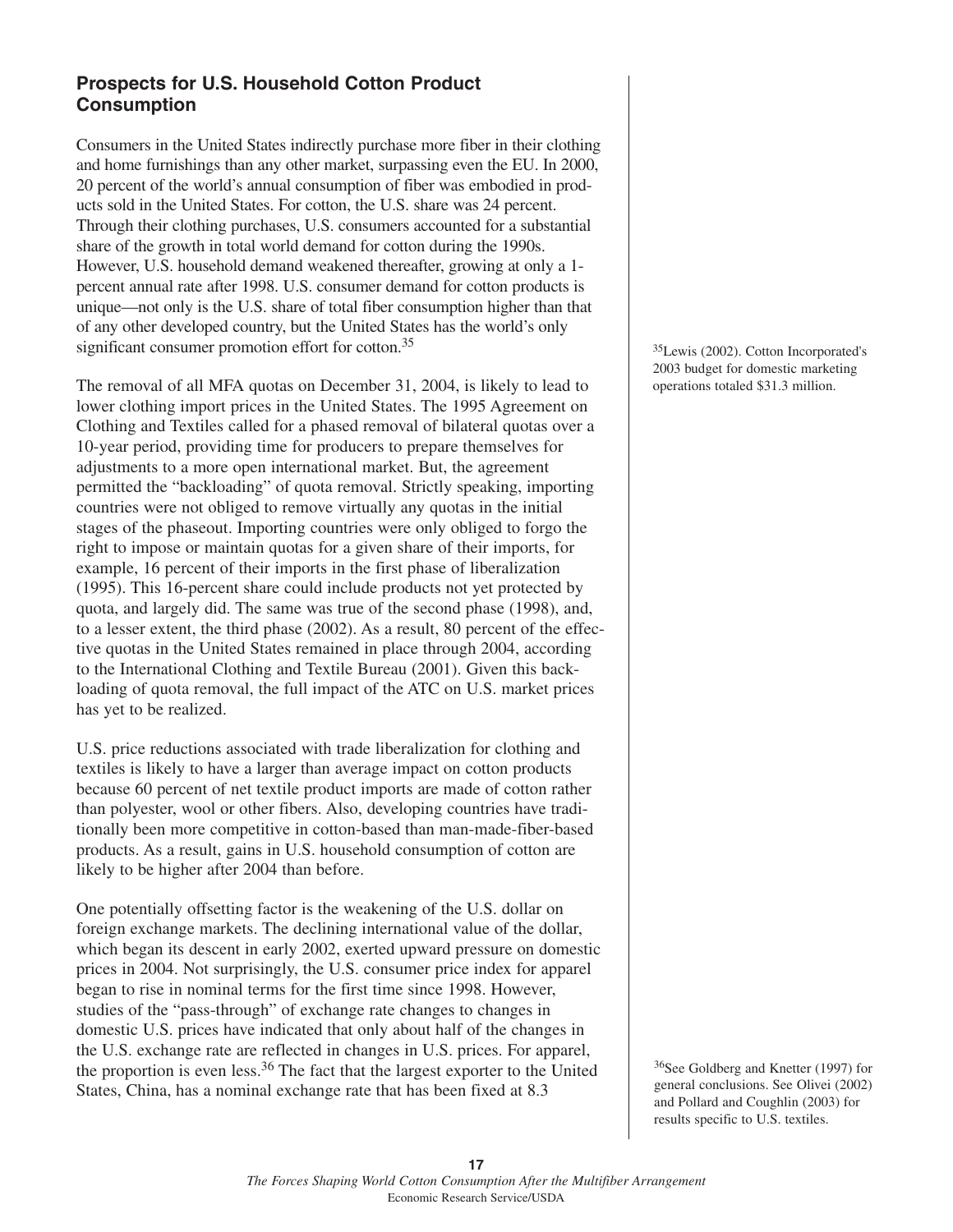renminbi per dollar since 1995 limits the role a weakened dollar can play in raising U.S. clothing prices.

# **EU and Japan Consumer Spending Lagging**

The EU, just like the United States, is likely to see lower clothing prices in 2005 following the MFA quota removal. Furthermore, the rise in the value of the euro is likely to continue to exert downward pressure on domestic EU clothing prices.  $37$  The euro has strengthened significantly, rising 30 percent in real terms against the dollar between spring 2002 and late 2004.

Marketing margins, however, are higher in the EU than in the United States, suggesting that changes in spending may not completely translate into changes in fiber demand. Also, clothing expenditures have been rising slowly throughout the EU in recent years, as consumers, particularly those in Germany and France, increasingly prefer to save rather than consume (table 4). The conservative pattern of spending is likely to continue in the foreseeable future, particularly limiting increases in EU household demand for products made of cotton. Recent research suggests cotton product consumption is more income responsive in Germany and France than elsewhere in the EU.38

In Japan, cotton's share of the fiber embodied in household purchases and total consumer spending have been weak, as in the EU, and marketing margins are even higher than in the EU. Japan's spending on clothing during 1993-2003 was even weaker than that of France and Germany. All other things being equal, economic theory suggests clothing prices could rise in Japan as a result of the elimination of the MFA (appendix). Japan could offset some of this price change through its own textile trade policy

#### **Table 4—Changes in GDP, clothing prices, and personal consumption expenditures on clothing, 1999-2003**

| Country              | Real GDP | Real clothing<br>prices<br>(local currency) | Personal<br>consumption<br>expenditures.<br>clothing (real) | Share of<br>global cotton<br>consumption,<br>2000 |
|----------------------|----------|---------------------------------------------|-------------------------------------------------------------|---------------------------------------------------|
|                      |          | Percent change                              |                                                             | Percent                                           |
| China                | 36       | -1                                          | 41                                                          | 12                                                |
| <b>United States</b> | 10       | $-15$                                       | 19                                                          | 24                                                |
| Korea                | 24       | -1                                          | 19                                                          | 3                                                 |
| France               | 8        | -6                                          |                                                             | 4                                                 |
| Germany              | 4        | -5                                          | -3                                                          | 4                                                 |
| Japan                | 5        | -5                                          | $-12$                                                       | 6                                                 |
| Turkey               | 13       | -8                                          |                                                             | 4                                                 |
| <b>Brazil</b>        | 8        | $-10$                                       |                                                             | 4                                                 |
| Thailand             | 20       | -3                                          |                                                             |                                                   |

Note: — indicates no data available.

Sources: National Bureau of Statistics of China; U.S. Department of Labor, Bureau of Labor Statistics, and U.S. Department of Commerce, Bureau of Economic Analysis; Korea National Statistical Office; Ministry of the Economy, Finance, and Industry, National Institute for Statistics and Economic Studies; Federal Statistical Office, Germany; Ministry of Internal Affairs and Communications, Statistics Bureau; Republic of Turkey, Prime Ministry State Institute of Statistics; Brazilian Institute of Geography and Statistics; Bureau of Trade and Economic Indices, Ministry of Commerce Thailand; National Statistical Office, Ministry of Information and Communication Technology; International Cotton Advisory Committee/Food and Agriculture Organization of the United Nations (2003); and Global Insight.

37Exchange-rate pass-through is reportedly greater in the EU than the United States (Campa and Minguez, (2002). See Uctum (2003) for similar results for Japan.

38Lopez and Malaga (2004).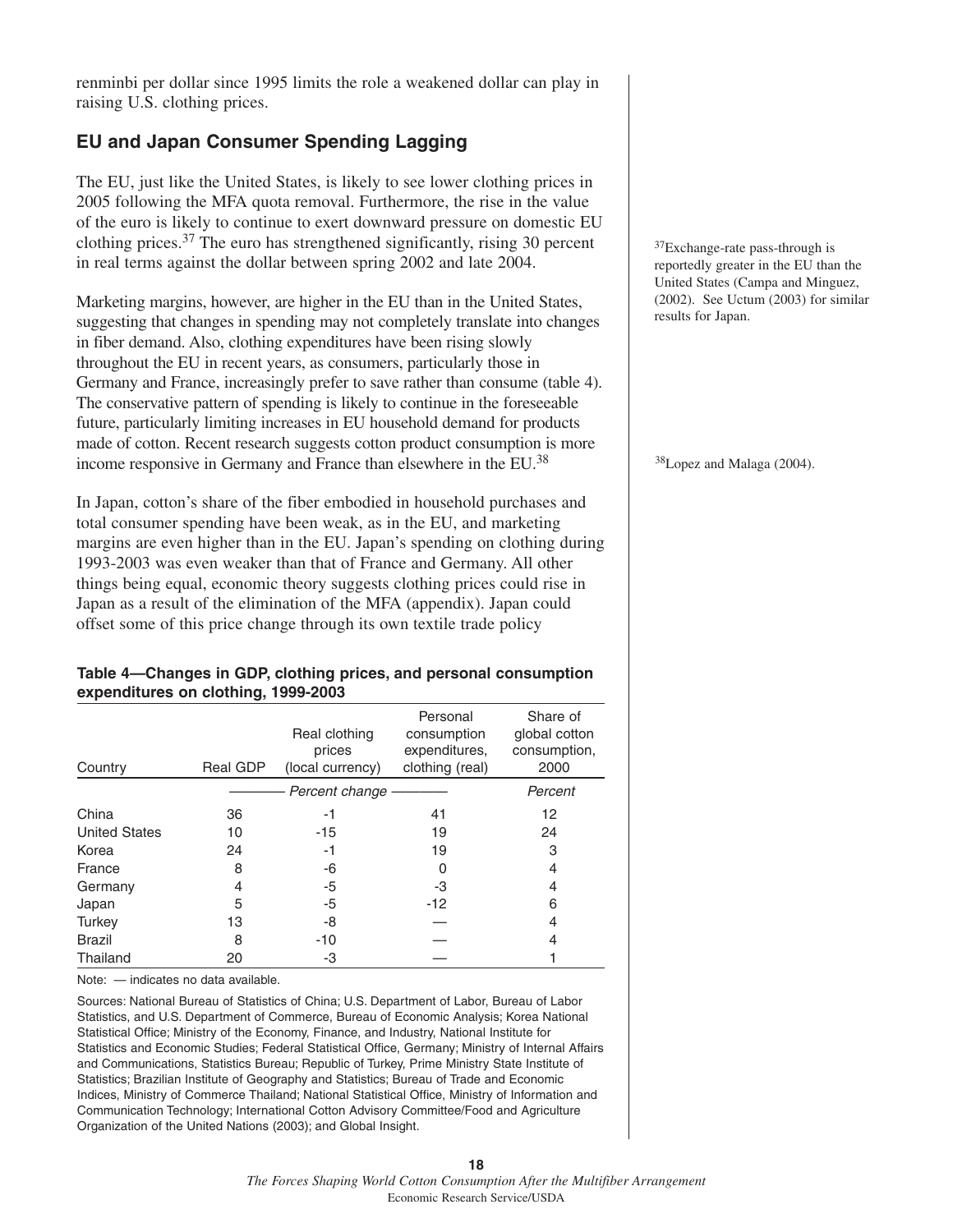(officially characterized as "market surveillance"). Furthermore, structural change in Japan's distribution sector has been favorable. Product distribution has been notoriously inefficient in Japan, but recent deregulation and the rise of discount retailing have helped reduce marketing margins, trends that are likely to continue.

As in the EU, trends in clothing consumption have been weak in Japan. Clothing spending has declined 8 percent in real terms since 2000. Household cotton product consumption in Japan declined in the last few years and unless consumer sentiment improves, the prospects for significant gains in consumption are poor.

# **China's Consumer Spending Booms**

The booming U.S. economy defined much of the decade before 2001. More recently, China's economic surge has taken center stage. China's demand for raw materials since becoming a member of the WTO has helped commodity prices rebound as its exports of manufactured products have soared. Rising incomes have profoundly transformed the lives of millions of China's consumers. China is now the world's fastest growing economy, with reported GDP growth exceeding 9 percent in 2004. China tightened lending requirements in 2004, seeking to moderate its economic expansion. Slower growth is expected in 2005, but GDP is still expected to expand at least by 7 percent for several years.

China is widely recognized as the world's largest producer and exporter of textiles. However, China is also one of the world's largest consumers of textiles. While per capita urban incomes reached only \$1,000 in 2003, the lower cost of services and other nontradables in China means that household income based upon purchasing-power-parity (PPP) is about \$5,000.<sup>39</sup> According to data from China's National Bureau of Statistics, real clothing spending nationwide rose 41 percent between 1999 and 2003 (table 4). Annual growth rates have ranged between 10 and 15 percent since 2001.

Because current data on the fiber embodied in household's purchases in China is limited, the volume and mix of fibers in these purchases can only be hypothesized. For many years, China subsidized its synthetic fiber industry through petroleum subsidies and import protection. Consequently, household cotton product consumption in China declined even as total fiber product consumption rose strongly. According to the World Bank (1997), China's petroleum subsidies were largely gone by 1995, slowing consumers' shift to products containing synthetic fibers. ERS analysis shows that household consumption of cotton products in China has recently stabilized. Undoubtedly, much of China's additional spending on clothing in recent years was devoted to increasing the quality and retail services associated with clothing rather than simply increasing the consumption of fiber. The International Cotton Advisory Committee has estimated that household consumption of cotton products in China grew at a 3.6-percent annual rate since 2000.<sup>40</sup> Economic growth forecasts for China suggest that this trend would continue.

39PPP adjustment from the International Comparison Program (World Bank, 2002).

40International Cotton Advisory Committee (2004).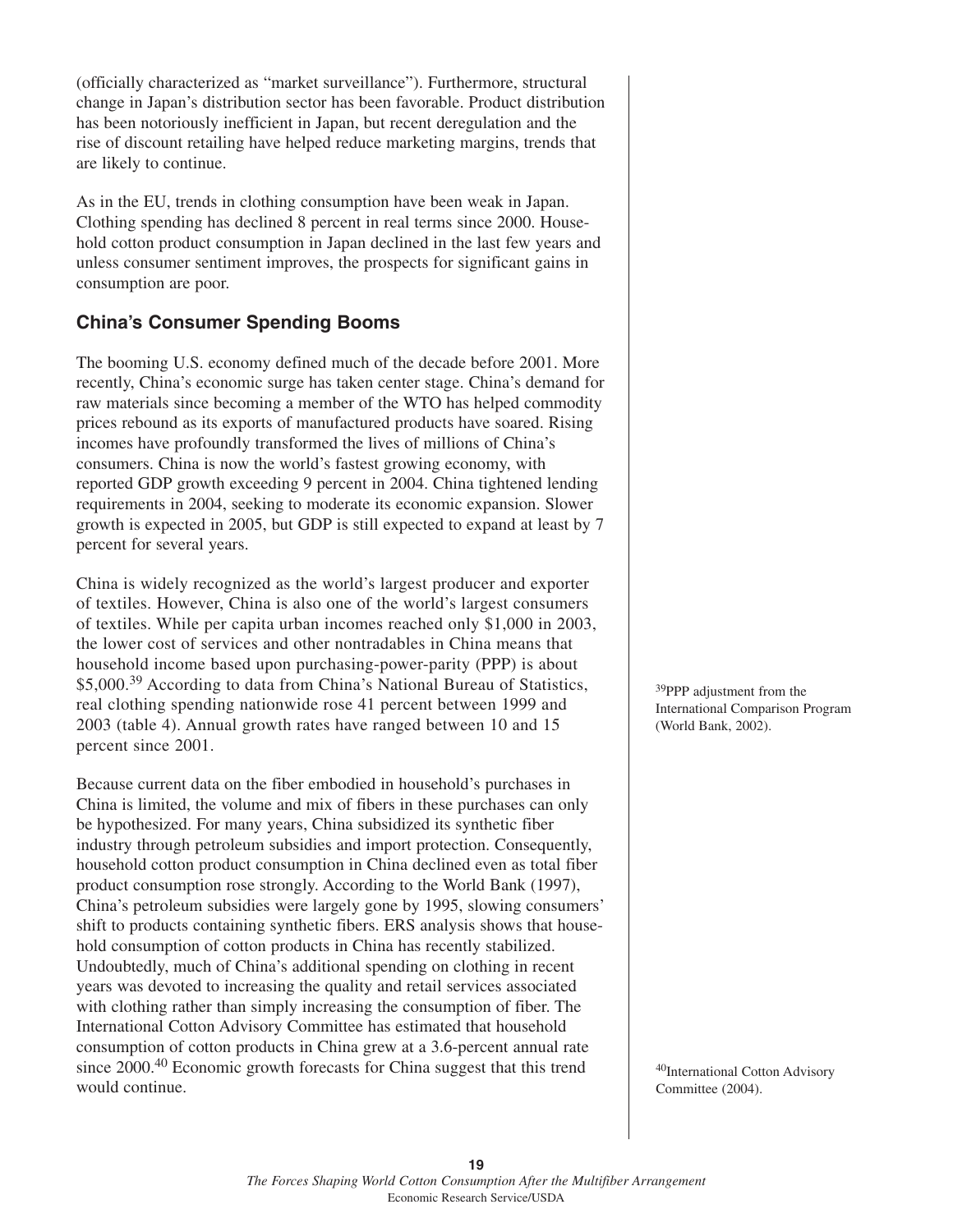# **Cotton Consumption Grows in Developing Asia**

The consumer society emerging in China appeared even earlier in higher income Asian countries, and most recently has started to take hold in India. Products purchased by Indian consumers account for more cotton than the products purchased in almost any other country (fig. 4). India has also seen above-average economic growth in recent years, driving clothing consumption higher. Domestic policies in India were long biased against manmade fibers, ensuring consumers largely purchased cotton products. Market liberalization during the 1990s removed some of this bias, contributing to a declining share for cotton products in Indian household consumption. More recently, cotton products' share of household demand has stabilized.<sup>41</sup> India's economy and consumer spending are expected to continue rising in 2005 and beyond, and consumers appear to have responded positively to recent industry efforts to promote cotton products, based on recent surveys. The end of the MFA quotas could, however, result in higher clothing prices in India (just as in China) somewhat dampening demand increases, although market segmentation may minimize this in the short run.

Elsewhere in Asia, clothing consumption slowed with the Asian financial crisis but then rebounded. Financial sector restructuring throughout the region helped encourage consumers to shift from saving to spending.<sup>42</sup> For example, real expenditure on clothing rose 19 percent in Korea between 1999 and 2003. Consumer credit is now much more widely available throughout Asia. As a result, developing Asia has replaced North America over the last 5 years as the source of growth in world household consumption of cotton fiber. Clothing is just one of a number of consumer goods where markets are increasingly influenced by Asian consumers as well as producers.

41Textile Committee (2002).

42Rohwer (2001).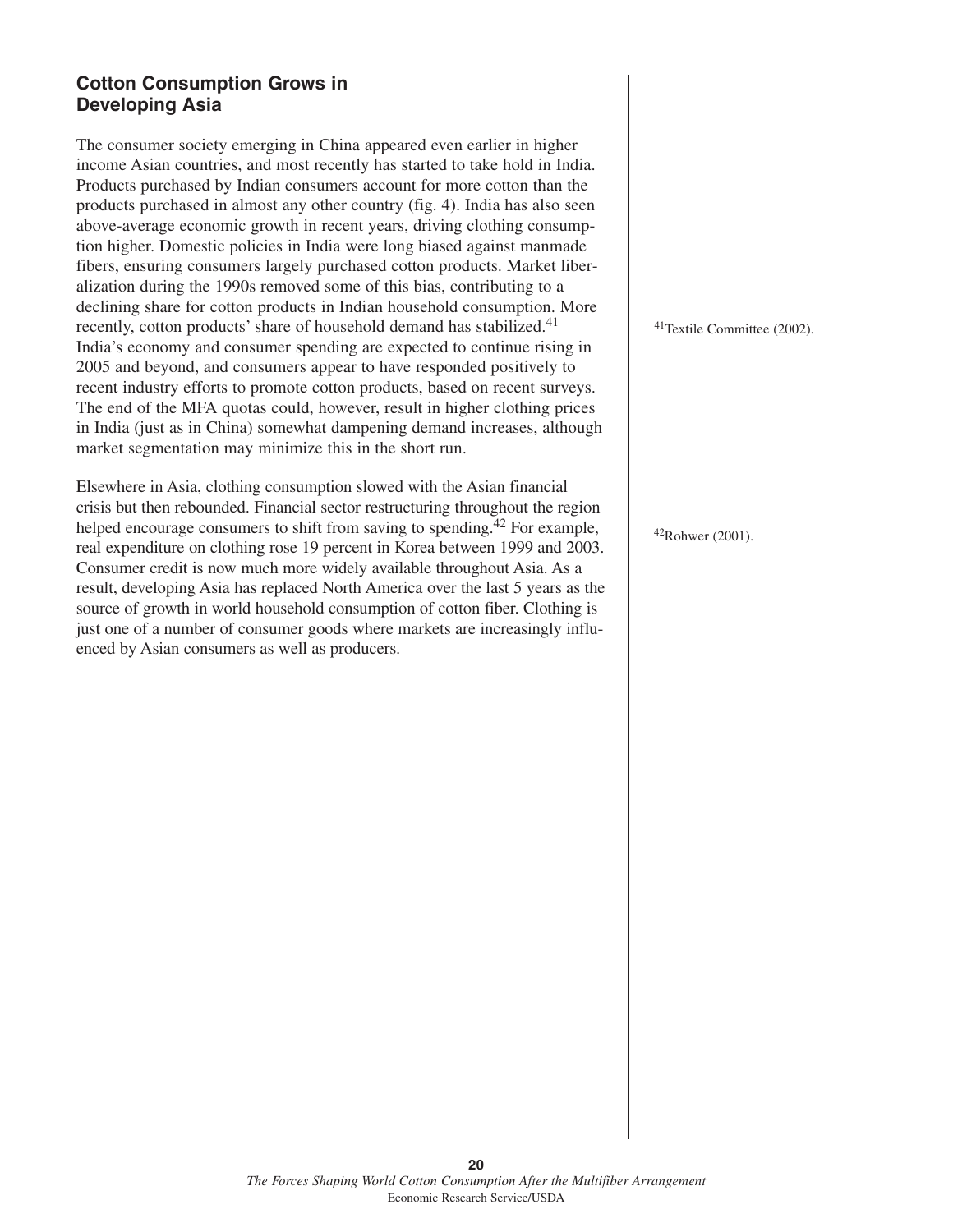# **Future Developments**

World cotton consumption is expected to grow 8 percent in marketing year 2004/05, which includes the first year of the post-MFA era.<sup>43</sup> The removal of the textile quotas has had only a minor impact on this forecast. The impact of MFA liberalization on total world cotton consumption is likely to be small and spread out over the years preceding and following the December 2004 elimination of MFA quotas. The removal of these quotas is expected to affect the geography of textile production more than the level of worldwide consumption. Developed country consumers will, however, consume more cotton products, and developing country textile mills will consume more cotton fiber.

The removal of MFA quotas has and will continue to affect the geographic distribution of industrial production. The economics of comparative advantage favors production of clothing in lower income countries. The MFA quota phaseout has empowered market forces of demand and supply to relocate production. Market forces will continue to influence decisions about location that will undoubtedly reshape the landscape of production after 2005.

Strong economic growth, particularly in Asia, and falling cotton prices have driven world cotton consumption to above average growth rates in recent years. These factors account for much of the expected strong performance in 2004/05. In the longer run, world consumption growth for cotton is expected to again slip below the 1980-2004 annual rate of 1.6 percent, as developing Asia's economic growth rates slow, converging with those of the rest of the world.<sup>44</sup> However, gains in world cotton consumption over the next decade are expected to outpace the poor performance of the 1990s. Continued strong income growth is expected to support increased consumption in developing countries, and continued adjustment to trade liberalization is expected to kindle increased consumption in the United States and the EU.

As with any forecasts, much uncertainty remains. China's economic expansion has seemed relentless. However, reports of rising labor costs and electric power shortages suggest costs there are rising. Moreover, China's exchange rate, which has been firmly tied to the U.S. dollar for about a decade, is viewed as being overvalued. Forward trading in foreign exchange markets suggest a revaluation is possible, but these markets also foretold a devaluation that failed to materialize late in the 1990s. A successful revaluation of the renmimbi would also tend to increase the cost of producing in China relative to the rest of the world.

There are also many unresolved issues regarding the potential effects of quota removal on trade policy in importing and exporting countries. China imposed export duties on about 60 percent of its clothing exports in December 2004, to help alleviate concerns about its post-MFA export prospects. Also, China's WTO accession agreement included provisions for importing countries to impose special safeguards on textile and apparel imports from China through 2008. If invoked, these safeguards limit annual import growth to 7.5 percent on a product specific basis for 1 year. The

43U.S. Department of Agriculture, Economic Research Service (2005).

44See ERS's Agricultural Baseline Projections briefing room for an overview, *[www.ers.usda.gov/Briefing/Baseline/](http://www.ers.usda.gov/briefing/baseline/)*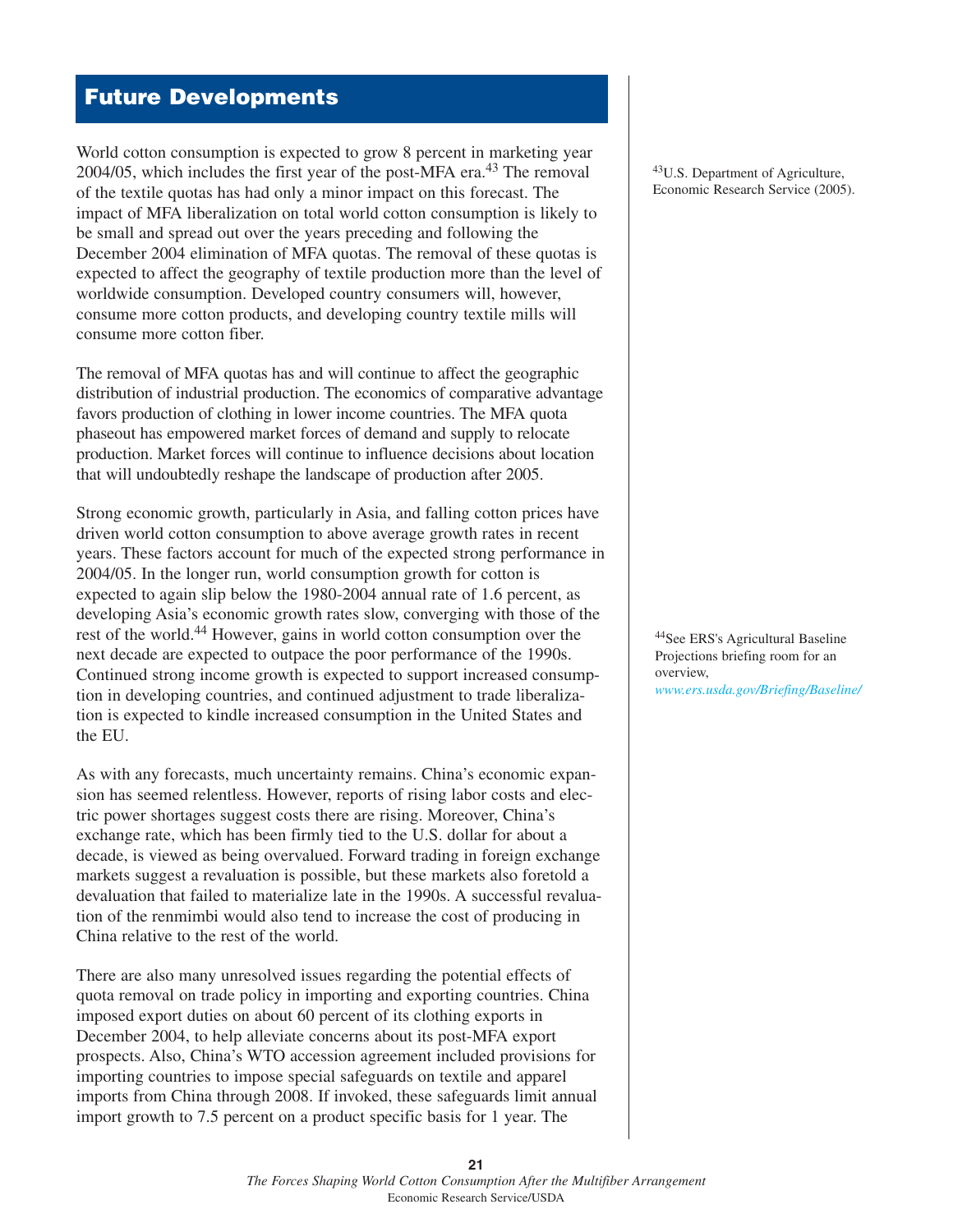United States imposed safeguards on three products in 2003.<sup>45</sup> In October 2004, the U.S. textile industry requested that the U.S. government extend product safeguards established in 2003 and cap China's shipments on trousers, shirts, and sheets.

More recently, Turkey announced plans to limit textile imports from China in 42 product categories, the European Commission has expressed concern about China's textile exports, and the U.S. Committee for the Implementation of Textile Agreements initiated safeguard proceedings in early April 2005 to determine whether imports of certain Chinese origin textile and apparel products are contributing to the disruption of the U.S. market.<sup>46</sup>

Although the MFA quotas have been completely phased out, other policy instruments, such as tariffs and preferential agreements, will affect the market. Tariffs on textiles and clothing remain significantly higher than tariffs on most manufactured products. Countries with preferential market access typically pay lower tariffs, and this will also influence future production trends. For example, the EU is considering regulations that would move China to a less preferential duty category. On the other hand, more preferential access can be extended, such as the proposed Central America Free Trade Agreement under current consideration in the United States.

45Knit fabrics (Category 222), brassieres (Category 349/649), and robes and dressing gowns (Category 350/650). See the U.S. Department of Commerce website for information on requests for China Textile Safeguard Action in 2004:

*[http://otexa.ita.doc.gov/Safeguard\\_intro.htm](http://otexa.ita.doc.gov/Safeguard_intro.htm)*

46Cotton knit shirts and blouses (Category 338/339), cotton trousers (Category 347/348), and cotton and man-made fiber underwear (Category 352/652).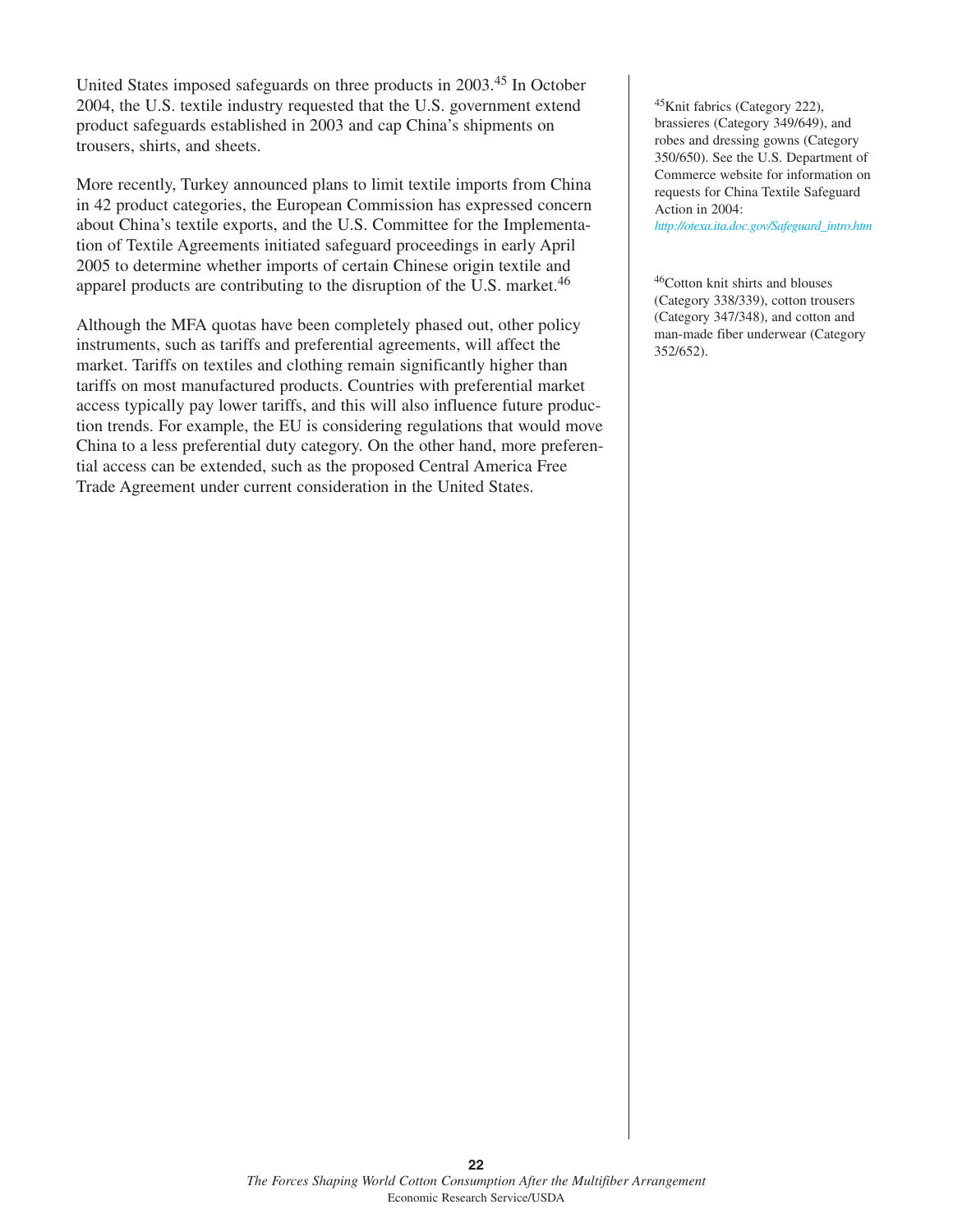# **References**

| Abernathy, Frederick, John Dunlop, Janice Hammond, and David Weil.<br>(1999). A Stitch in Time: Lean Retailing and the Transformation of<br>Manufacturing-Lessons from the Apparel and Textile Industries, Oxford<br>University Press, New York.                                      |
|---------------------------------------------------------------------------------------------------------------------------------------------------------------------------------------------------------------------------------------------------------------------------------------|
| Andriamananjara, Soamiely, Judith Dean, and Dean Spinanger. (2004).<br>"Trading Apparel: Developing Countries in 2005," 7th Annual<br>Conference on Global Economic Analysis, June 17-19, 2004,<br>Washington, DC.                                                                    |
| Beath, John, and Yannis Katsoulacos. (1991). The Economic Theory of<br>Product Differentiation, Cambridge University Press.                                                                                                                                                           |
| Brazilian Institute of Geography and Statistics. "SIDRA Database,"<br>www.sidra.ibge.gov.br/bda                                                                                                                                                                                       |
| Bureau of Trade and Economic Indices, Ministry of Commerce Thailand.<br>www.price.moc.go.th/web4_e/index.asp                                                                                                                                                                          |
| Campa, Jose Manuel, and Jose Minguez. (2002). "Differences in Exchange<br>Rate Pass-Through in the Euro Area," Centre for Economic Policy<br>Research Discussion Paper 4389.                                                                                                          |
| Cline, William. (1990). The Future of World Trade in Textile and Apparel,<br>Institute for International Economics.                                                                                                                                                                   |
| Dickerson, Kitty. (1999). Textiles and Apparel in the Global Economy,<br>Prentice-Hall Inc.                                                                                                                                                                                           |
| Directorate General of Budget, Accounting and Statistics, Executive Yuan,<br>Republic of China. Statistical Yearbook of The Republic of China,<br>various issues.                                                                                                                     |
| Federal Statistical Office, Germany, "GENESIS Database."<br>https://www-genesis.destatis.de/genesis/online/logon?locale=EN_GB                                                                                                                                                         |
| Feenstra, Robert. (1995). "Estimating the Efects of Trade Policy,"<br>Handbook of International Economics, Vol. III, G. Grossman and K.<br>Rogoff (eds.), Elsevier Science, B.V.                                                                                                      |
| Francois, Joseph, and Dean Spinanger. (2001). "With Rags to Riches but<br>Then What? Hong Kong's T & C Industry vs. the ATC and China's WTO<br>Accession," The Fourth Annual Conference on Global Economic<br>Analysis, June 27-29, 2001, Purdue University, West Lafayette, Indiana. |
| Francois, Joseph, and Dean Spinanger. (2004). "Liberalizing Quotas on<br>Textiles and Clothing: Has the ATC Actually Worked?" 7th Annual<br>Conference on Global Economic Analysis, June 17-19, 2004,<br>Washington, DC.                                                              |
| Global Insight. "Global Insight's World Overview," various issues,                                                                                                                                                                                                                    |

*<www.globalinsight.com>*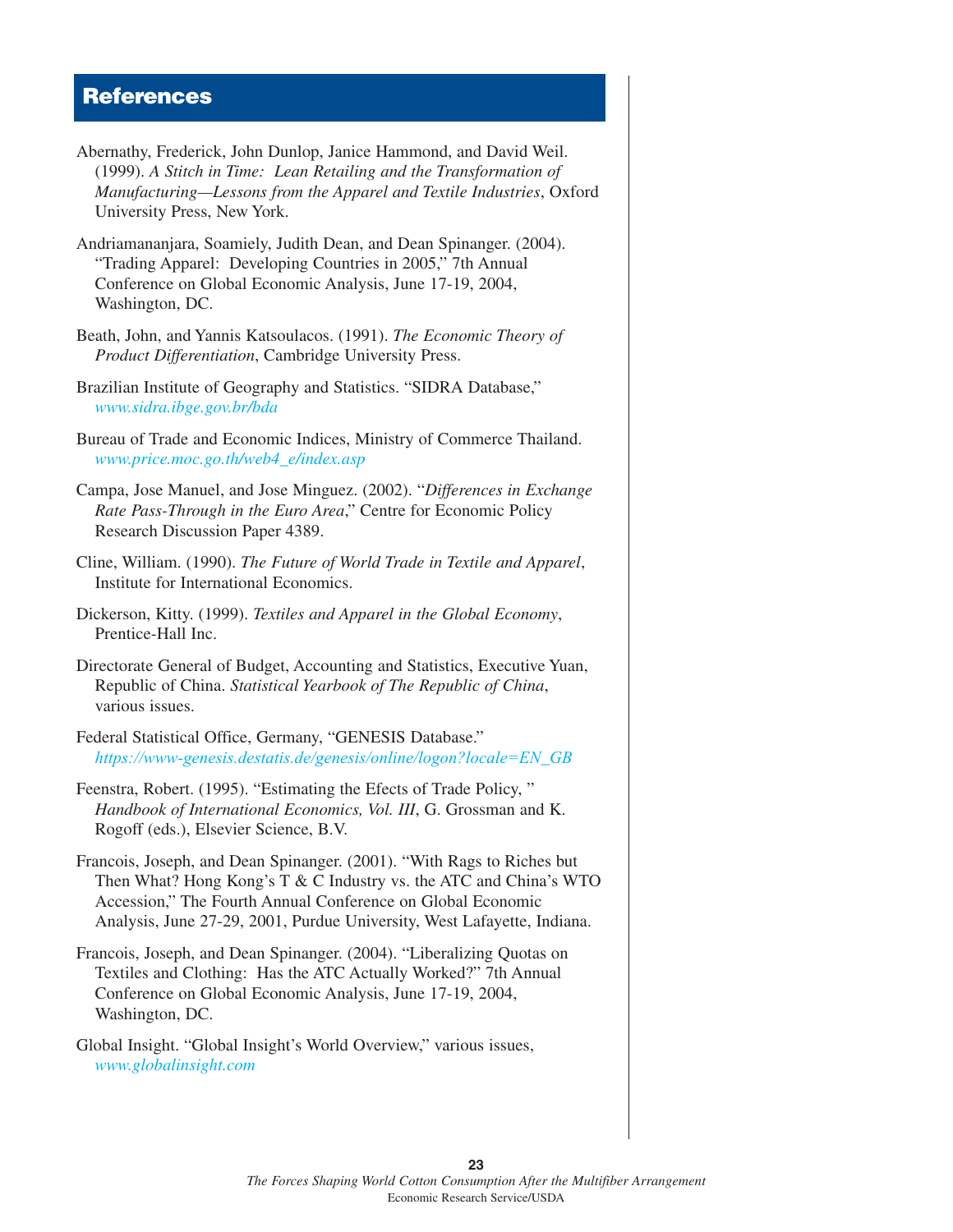| Goldberg, Pinelopi, and Michael Knetter. (1997). "Goods Prices and<br>Exchange Rates: 'What Have We Learned?'" Journal of Economic<br>Literature, Vol. 35 (3): 1243-1272.                                                                              |
|--------------------------------------------------------------------------------------------------------------------------------------------------------------------------------------------------------------------------------------------------------|
| Harrison, Glenn W., Thomas Rutherford, and David Tarr. (1997).<br>"Quantifying the Uruguay Round," The Economic Journal 107<br>(September): 1405-1430.                                                                                                 |
| Hertel, Thomas, Christian Bach, Betina Dimaranan, and Will Martin.<br>(1996). Growth, Globalization, and Gains from the Uruguay Round,<br>World Bank Policy Research Working Paper 1614.                                                               |
| International Cotton Advisory Committee. (2004). World Textile Demand.                                                                                                                                                                                 |
| International Cotton Advisory Committee/ Food and Agriculture<br>Organization of the United Nations. (2003). World Apparel Fiber<br>Consumption Survey.                                                                                                |
| International Monetary Fund. (2005). World Economic Outlook:<br>Globalization and External Imbalances,<br>www.imf.org/external/pubs/ft/weo/2005/01/index.htm                                                                                           |
| International Clothing and Textiles Bureau. (2001). "Preparation of TMB's<br>Comprehensive Report on TC Implementation during Stage 2: Comments<br>by ITCB members." www.itcb.org/Documents/ITCB-MI11.pdf                                              |
| Kathuria, Sanjay, and Anjali Bhardwaj. (1998). "Export Quotas and Policy<br>Constraints in the Indian Textile and Garment Industries," SASPR, World<br>Bank, New Delhi Office.                                                                         |
| Korea National Statistical Office. Statistical database (KOSIS),<br>www.nso.go.kr/eng/searchable/kosis-list.html                                                                                                                                       |
| Krishna, Kala M. and Ling H. Tan. (1998). Rags and Riches: Implementing<br>Apparel Quotas under the Multi-Fiber Arrangement. Ann Arbor:<br>University of Michigan Press.                                                                               |
| Krishna, Kala M., Will Martin, and Ling H. Tan. (1997). "Imputing License<br>Prices: Limitations of a Cost-based Approach," Journal of Development<br>Economics, 52: 355-374.                                                                          |
| Kumar, Rajiv, and Sri Ram Khanna. (1990). "India, the Multi-Fibre<br>Arrangement and the Uruguay Round," In Hamilton, Carl (ed.) Textiles<br>Trade and the Developing Countries: Eliminating the Multi-Fibre<br>Arrangement in the 1990's. World Bank. |
| Lewis, Brooke. (2002). Cotton Promotion Activities from Around the World.<br>International Forum for Cotton Promotion.                                                                                                                                 |
| Lopez, Jose, and Jaime Malaga. (2004). "One or Many European Union<br>Demands?" Proceedings of the Cotton Beltwide Cotton Conferences.                                                                                                                 |
| Messura, Mark. (1996). "Fiber Price Dynamics: From Mill Through<br>Retail," Proceedings of the Beltwide Cotton Conferences.                                                                                                                            |

Ministry of the Economy, Finance, and Industry, National Institute for Statistics and Economic Studies. "Indeces et Series Statistiques," *[www.indices.insee.fr/bsweb/servlet/bsweb](http://www.indices.insee.fr/bsweb/servlet/bsweb)*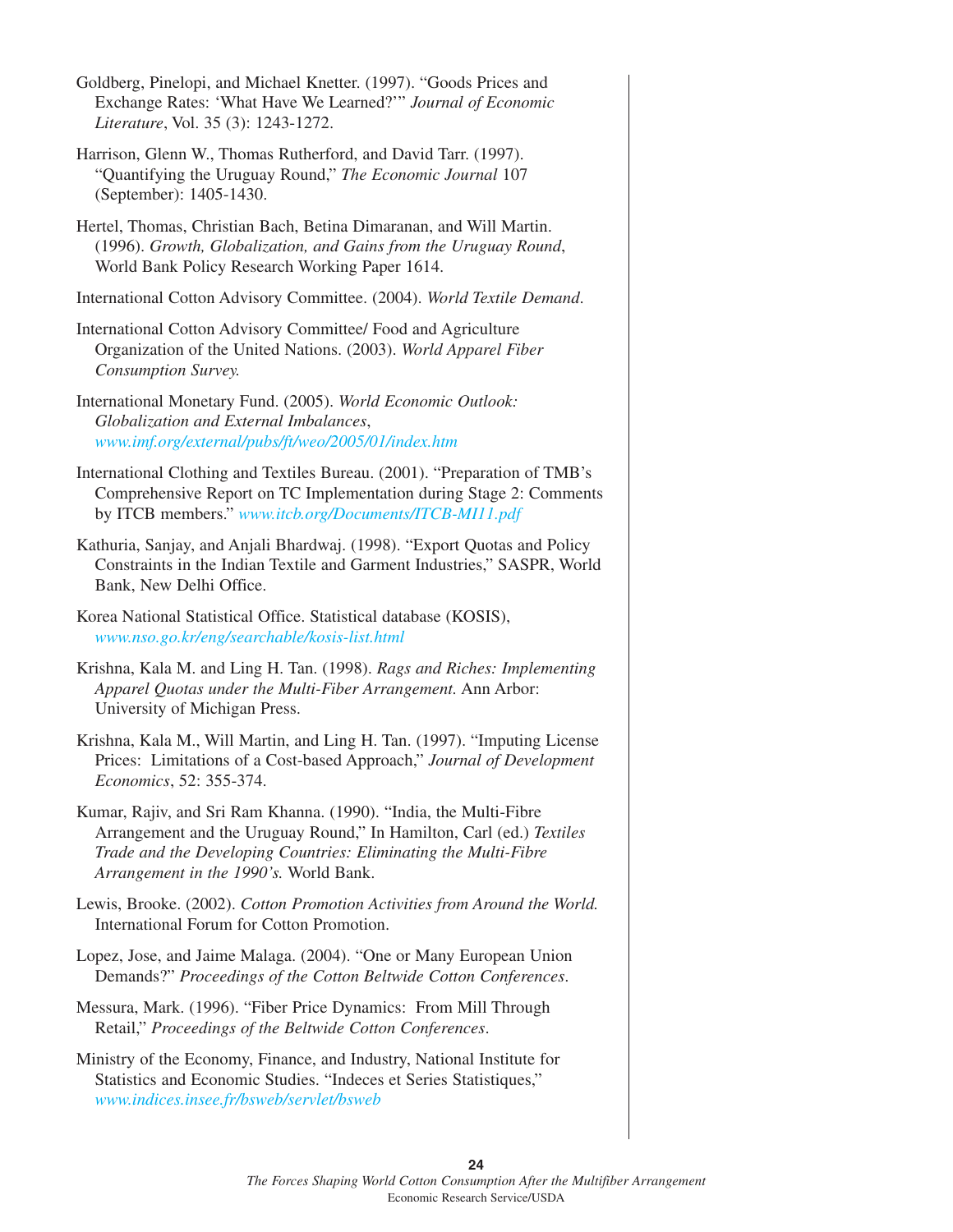| Ministry of Internal Affairs and Communications, Statistics Bureau.<br>Statistical Handbook of Japan, various issues,<br>www.stat.go.jp/english/data/handbook/index.htm                                                                                                                                    |
|------------------------------------------------------------------------------------------------------------------------------------------------------------------------------------------------------------------------------------------------------------------------------------------------------------|
| National Bureau of Statistics of China. China Statistical Yearbook, various<br>issues. China Statistics Press.                                                                                                                                                                                             |
| National Statistical Office, Ministry of Information and Communication<br>Technology. "Household Socio-Economic Survey,"<br>www.nso.go.th/eng/stat/socio/socio.htm                                                                                                                                         |
| Olivei, Giovanni, P. (2002). "Exchange Rates and the Prices of<br>Manufacturing Products Imported into the United States," New England<br>Economic Review, First Quarter, 3-18.                                                                                                                            |
| Pashigian, B. Peter. (1988). "Demand Uncertainty and Sales: A Study of<br>Fashion and Markdown Pricing," American Economic Review 78(5):<br>936-953.                                                                                                                                                       |
| Pollard, Patricia S., and Cletus C. Coughlin. (2003). Pass-Through<br>Estimates and the Choice of an Exchange Rate Index, Federal Reserve<br>Bank of St. Louis Working Paper 2003-004B.                                                                                                                    |
| Republic of Turkey, Prime Ministry State Institute of Statistics. "Price<br>Statistics and Indices Database," www.die.gov.tr/ENGLISH/index.html                                                                                                                                                            |
| Rivera, Sandra A., Laurie-Ann Agama, and Judith Dean. (2003). "Africa<br>Beyond 2005: Understanding the Impact of Eliminating NTBs and Tariffs<br>on Textiles and Clothing," 6th Annual Conference on Global Economic<br>Analysis, June 2003, The Hague, The Netherlands.                                  |
| Rohwer, Jim. (2001). Remade in America: How Asia Will Change Because<br>America Boomed, Random House.                                                                                                                                                                                                      |
| Seale, James, Anita Regmi, and Jason Bernstein. (2003). International<br>Evidence on Food Consumption Patterns, Technical Bulletin Number<br>1904, U.S. Department of Agriculture, Economic Research Service.                                                                                              |
| Sparshott, Jeffery. (2004). "Idle U.S. machinery exported," Washington<br>Times, April 6, 2004.<br>www.washtimes.com/business/20040405-114534-8313r.htm                                                                                                                                                    |
| Suphachalasai, Suphat. (1998). Textiles Industry in Thailand, Australian<br>APEC Study Centre, APEC #98-CT-01.7.                                                                                                                                                                                           |
| Textile Committee, Market Research Wing, Ministry of Textiles, Govt. of<br>India. (2002). Market for Textiles and Clothing: National Household<br>Survey, 2002. Mumbai.                                                                                                                                    |
| Trela, Irene. (1998). "Phasing Out the MFA in the Uruguay Round:<br>Implications for Developing Countries," in Thomas, Harmon and John<br>Whalley (eds.), Uruguay Round Results and the Emerging Trade Agenda:<br>Quantitative-based Analyses from the Development Perspective,<br>UNCTAD, United Nations. |
| Trela, Irene, and John Whalley. (1990). "Global Effects of Developed<br>Country Trade Restrictions on Textiles and Apparel," Economic Journal<br>100 (December): 1190-1205.                                                                                                                                |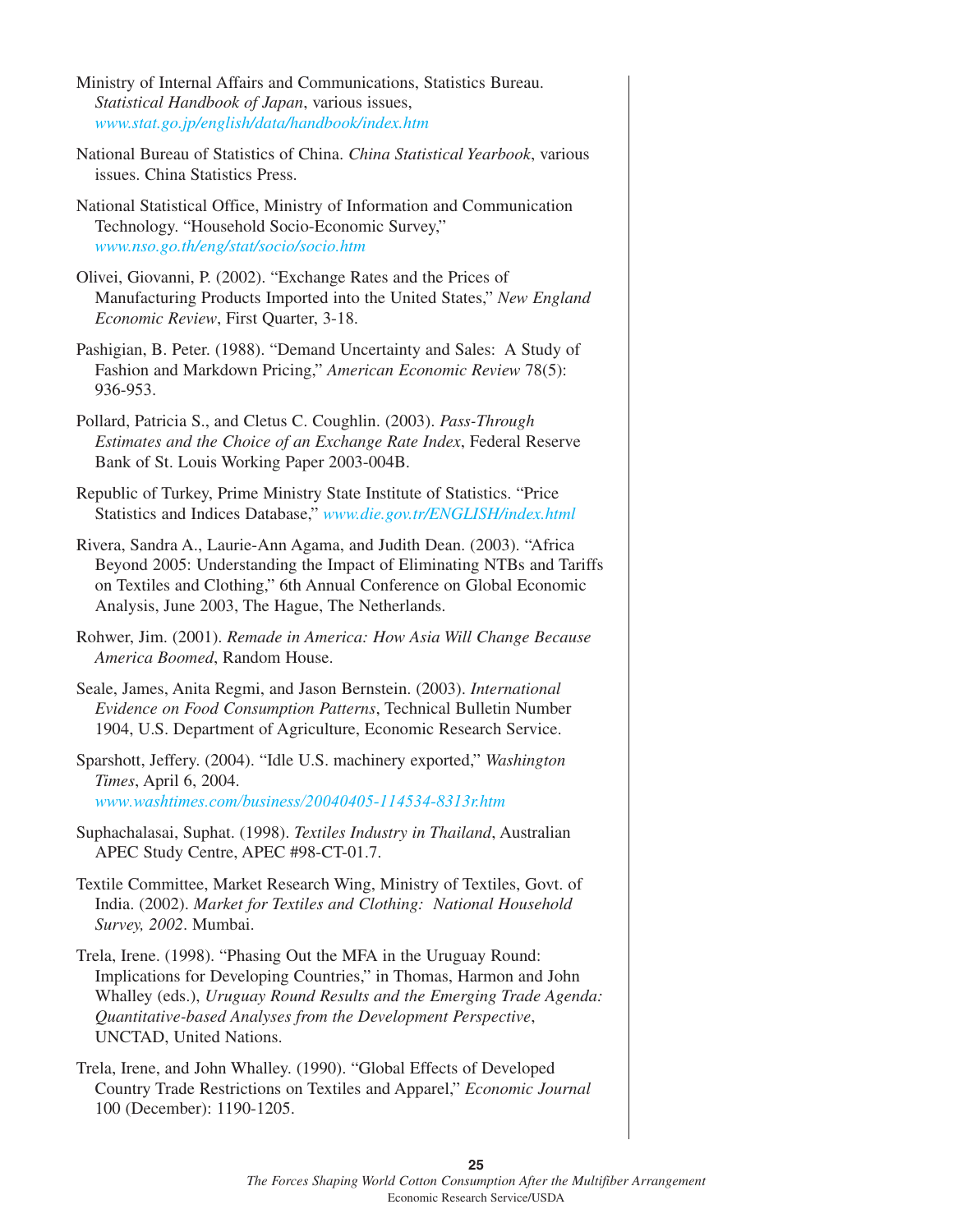| Uctum, Merih. (2003). "Pricing-to-Market: the Japanese Experience with a<br>Falling Yen and the Asian Crisis," Review of International Economics 11<br>$(2), 360-378.$                                                                                          |
|-----------------------------------------------------------------------------------------------------------------------------------------------------------------------------------------------------------------------------------------------------------------|
| United Nations Commodity Trade Statistics Database (access provided by<br>U.S. Department of Agriculture, Foreign Agricultural Service).                                                                                                                        |
| United Nations Conference on Trade and Development. (1998). "Least<br>Developed Countries and the Results of the Uruguay Round," in H.<br>Thomas and J. Whalley (eds.), Uruguay Round Results and the Emerging<br>Trade Agenda, UNCTAD.                         |
| U.S. Department of Agriculture, Economic Research Service. (2004).<br>"Bilateral Fiber and Textile Trade Database,"<br>www.ers.usda.gov/Data/FiberTextileTrade/                                                                                                 |
| U.S. Department of Agriculture, Economic Research Service. (2005).<br>Cotton and Wool Outlook, CWS-05b,<br>www.ers.usda.gov/Publications/so/view.asp?f=field/cws-bb/                                                                                            |
| U.S. Department of Commerce, Bureau of Economic Analysis. "National<br>Income and Product Accounts Table: Underlying Detail Tables,"<br>www.bea.doc.gov/bea/dn/nipaweb/nipa_underlying/TableView.asp?Select<br>edTable=22&FirstYear=2003&LastYear=2004&Freq=Qtr |
| U.S. Department of Labor, Bureau of Labor Statistics. "Consumer Price<br>Indexes," www.bls.gov/cpi/home.htm                                                                                                                                                     |
| U.S. International Trade Commission. (2004a). Textiles and Apparel:<br>Assessment of the Competitiveness of Certain Foreign Suppliers to the<br>U.S. Market, Volume 1, Publication 3671.                                                                        |
| U.S. International Trade Commission. (2004b). The Economic Effects of<br>Significant U.S. Import Restraints: Fourth Update 2004, Publication 3701.                                                                                                              |
| World Bank. (1997). Expanding the Measure of Wealth : Indicators of<br>Environmentally Sustainable Development, Environmentally Sustainable<br>Development Studies and Monographs Series, No. 17.                                                               |
| World Bank. (2002). World Development Indicators,<br>www.worldbank.org/data/wdi2004/                                                                                                                                                                            |
| World Trade Organization (1998). Annual Report 1998.<br>www.wto.org/english/res_e/booksp_e/anrep_e/anre98_e.pdf                                                                                                                                                 |
| World Trade Organization. "Statistics Database,"<br>www.wto.org/english/res_e/statis_e/statis_e.htm                                                                                                                                                             |
| Yang, Yongzheng, and Monfort Mlachila. (2004). "The End of Textiles<br>Quotas: A Case Study of the Impact on Bangladesh," 7th Annual<br>Conference on Global Economic Analysis, June 17-19, 2004,<br>Washington, DC.                                            |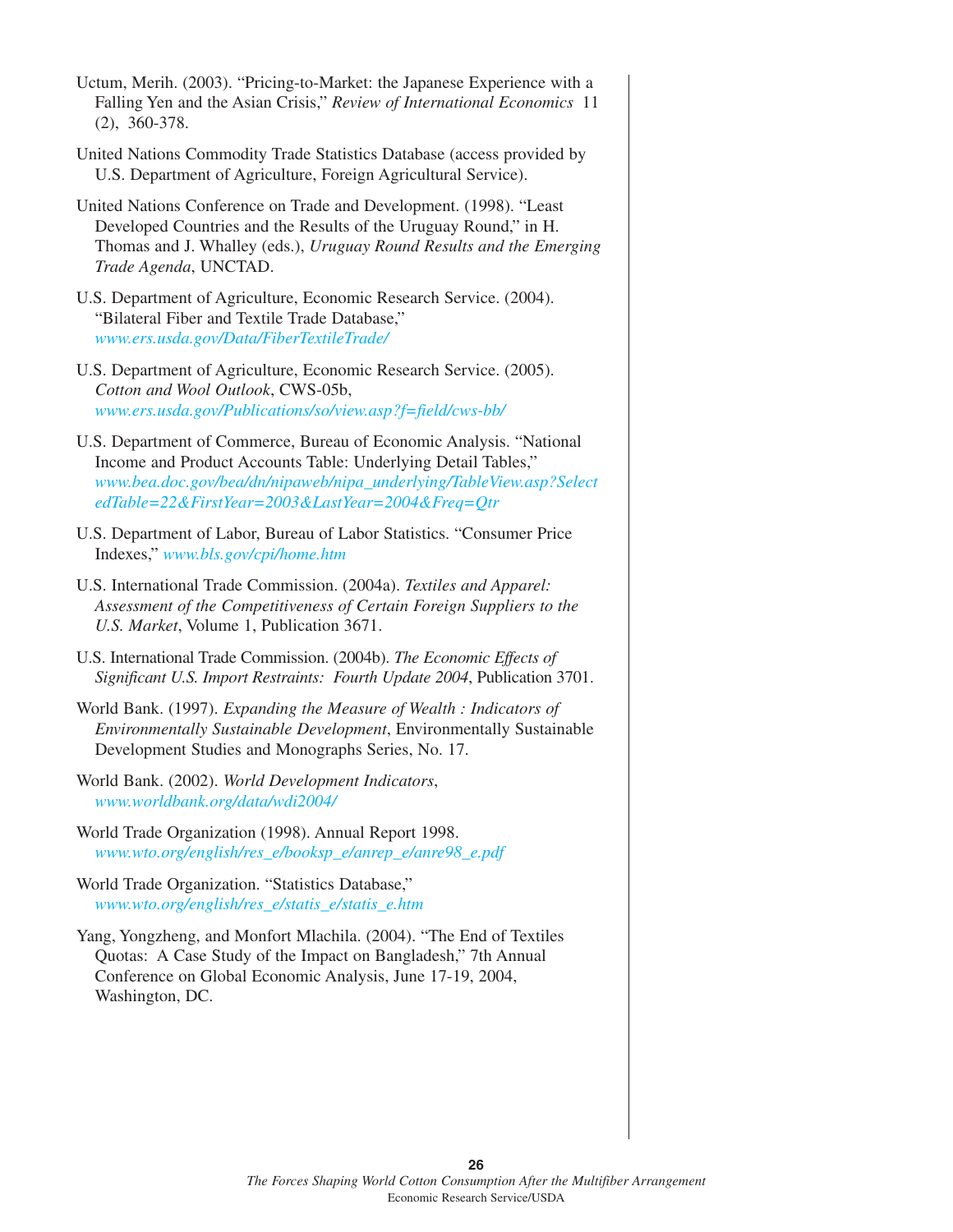# **Appendix: The Impact of Quotas on World Clothing Trade**

A simple framework can illustrate how the Multifiber Arrangement (MFA) quotas affected world clothing trade, prices, consumption, and production. In Appendix figure 1, quota-imposing countries' domestic clothing production is shown as<sup>1</sup>,

$$
S_d = a + bP,
$$

where  $S_d$  is domestic production and **P** is the domestic price. Domestic consumption is illustrated as,

$$
\mathbf{D}_{\mathbf{d}} = \mathbf{c} - \mathbf{d}\mathbf{P}.
$$

With no imports or exports,  $S_d = D_d$ , (point E in the figure). The rest of the world also produces and consumes clothing, and does so at a lower price. When imports are possible, the total supply  $(S_t)$  available to consumers in the quota-imposing country is the domestic supply plus the rest of the world's excess of production over consumption:

$$
\mathbf{S}_t = \mathbf{S}_d + \Sigma (\mathbf{S}_d - \mathbf{D}_d)_i ,
$$

where  $\Sigma(S_d - D_d)$  is the sum of excess supply in every other country in the world. This excess supply, and the price at which it is available,  $P_w$ , is determined by a global market equilibrium that includes the quotaimposing countries.

Market equilibrium with free trade,  $S_t = D_d$ , is at point "f" in Appendix figure 1, where the quantity  $q_2$  is consumed at the price  $P_w$ . At this price,







<sup>1</sup>Appendix figure 1 is constructed to illustrate markets such as the United States and the EU, in which MFA quotas were imposed. For this illustration, consider the figure to represent the total production and consumption of all quota-imposing countries. Countries with preferential access to these markets, like Mexico and Turkey, would also be included in the figure's domestic supply and demand.

**27** *The Forces Shaping World Cotton Consumption After the Multifiber Arrangement* Economic Research Service/USDA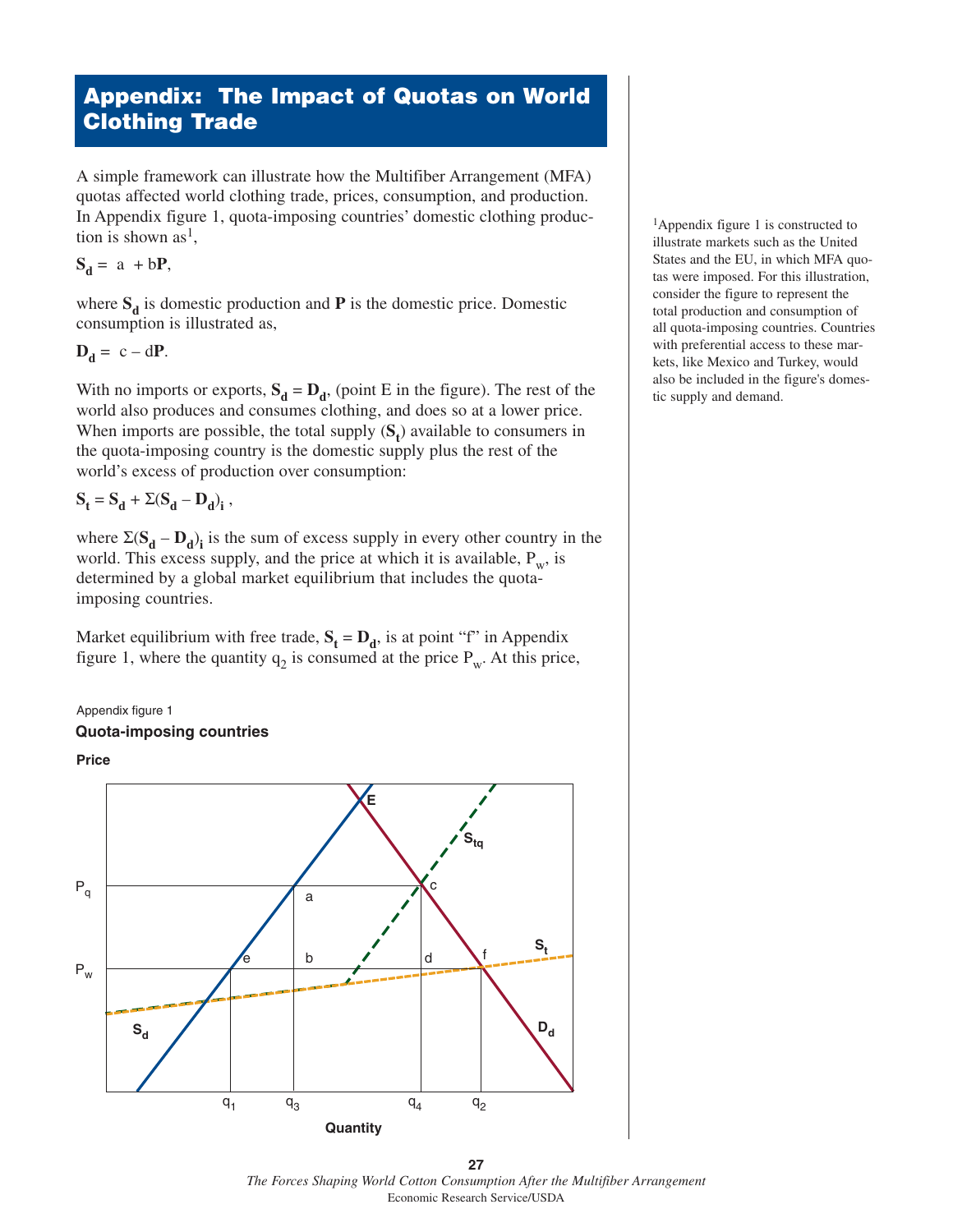domestic production is  $q_1$ , resulting in imports of  $q_2 - q_1$ . If the U.S. has an import quota, the quota prevents  $S_t$  from ever exceeding  $S_d$  by more than the quota. Total supply with a quota becomes  $S_{tq}$ , which intersects  $D_d$  at "c." Price rises to P<sub>q</sub>, and with consumption lower  $(q_4)$  and production higher (q<sub>3</sub>), imports are smaller, at  $q_4 - q_3$ , which equals the quota.

Since the rest of the world is no longer permitted to supply the quota-imposing countries with more clothing than the amount  $q_4 - q_3$ , the price of clothing in the rest of the world falls. Thus, importers that don't impose quotas import more (app. fig. 2)<sup>2</sup>, and exporting countries export less (app. fig. 3)<sup>3</sup>, at the price  $P_{a}$ .

In this framework, consumers are assumed to be indifferent to the source of their clothing. While households have demonstrated a willingness to consume clothing from almost any country, retailers and importers may have a more heightened interest in the source of clothing, but no such differentiation is assumed here.

### **Extensions of the Framework: Exchange Rates, Welfare Effects, Quota Rents**

In this framework, a currency devaluation by the quota-imposing countries has no impact on either the domestic price of clothing or the amount consumed when quotas are constraining imports. Within a relatively broad range, changes in the exchange rate have no effect on  $S_{tq}$ . For example, a stronger currency will shift  $S_t$  downward in Appendix figure 1, as the free trade price of clothing falls in local currency terms, but  $P_q$  will be unchanged.

When quotas are imposed, clothing imported by the quota-imposing countries receives a higher price than clothing in the rest of the world. Consumers in the

Appendix figure 2

#### **Nonquota-imposing importing countries**





2Appendix figure 2 illustrates importers that do not impose MFA quotas, including much of the Middle East, Russia, Switzerland, and Japan. This figure shows no trade barriers, although Japan's and Switzerland's "market surveillance" does affect imports.

3Appendix figure 3 illustrates competitive exporters, which includes China, India, and Pakistan, among other countries.

**28** *The Forces Shaping World Cotton Consumption After the Multifiber Arrangement* Economic Research Service/USDA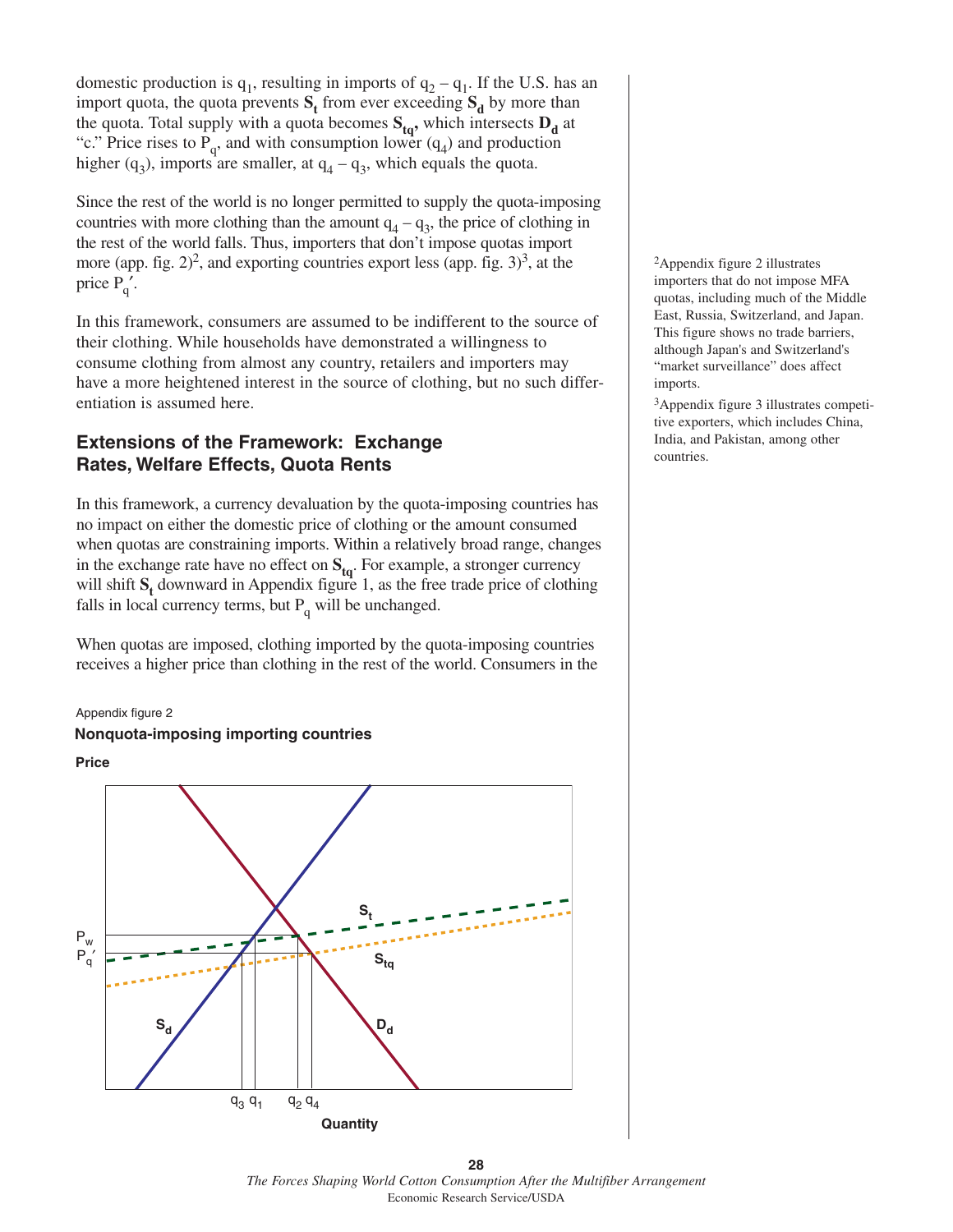#### Appendix figure 3

#### **Competitive exporting countries**





Note: Equilibrium in the exporting countries is illustrated with total demand  $(D_t)$ rather than total supply (S<sub>t</sub>). Total demand is domestic demand plus excess demand from the rest of the world:  $D_t = D_d + \Sigma(D_d - S_d)$  . Also,  $D_{tq}$  is the total demand producers in exporting countries face when the United States and other countries implement quotas.

quota-imposing country see their welfare decline as they pay more for imports, and pay more for a larger amount of domestically produced clothing. These are transfers of welfare from consumers to producers. The welfare of consumers in the United States is further reduced by "deadweight losses," which are the consequence of reduced opportunities for exchange.

The transfer from consumers to producers in the quota-imposing countries equals the area in Appendix figure 1 within the points  $P_q$ ,  $P_w$ , e, and a. The deadweight losses there equal the area of the triangles within the points e, a, b and d, c, f. However, welfare improves in other importing countries as lower world prices increase the opportunity for exchange. In appendix figure 2, welfare improves in the non-quota-imposing importers as lower world prices improve their terms of trade with the rest of the world, and their imports increase. The two smaller triangles in appendix figure 1 illustrate the increases in welfare in addition to the transfers from exporting countries. Global welfare declines as the deadweight losses exceed the gains.

Quota rents are generally considered transfers from consumers in the United States and other quota-imposing countries to exporting countries. Exports to the quota-imposing countries are sold there for  $P_q$  in appendix figure 1, which is above the free trade price,  $P_w$ , and above the world price with quotas,  $P_{q}$ . The excess earnings stemming from restricted trade with quotas in place are referred to as quota rents, and equal the area of the rectangle in appendix figure 1 with the points a, b, c, and d.

In an otherwise competitive market, an exporter would be willing to purchase the right to export to the United States for  $P_q - P_q'$  dollars. This is important